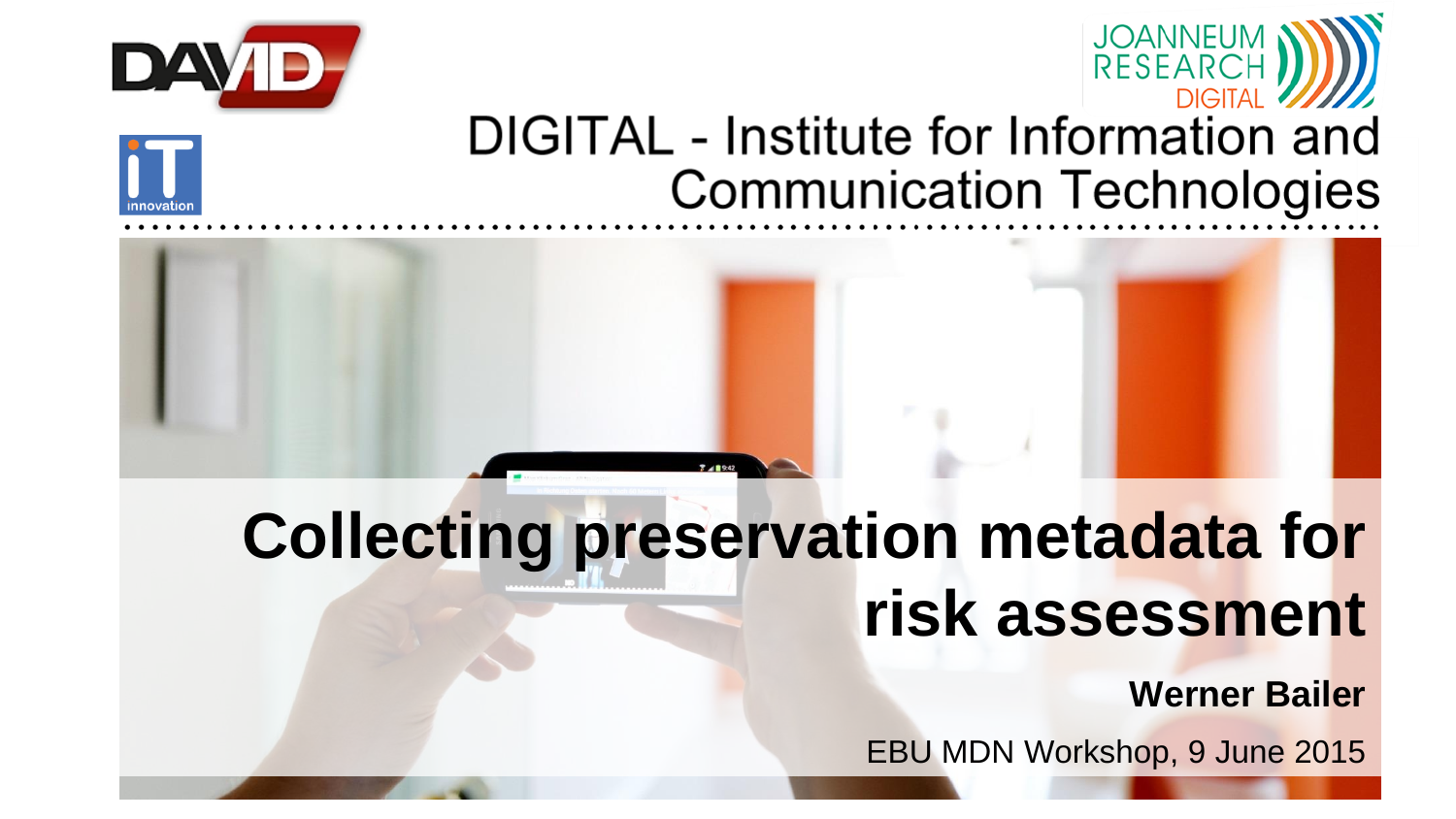

- **Motivation, use cases**
- **Metadata representation**
- Risk assessment in preservation
- **Prototype implementation**
- Conclusion

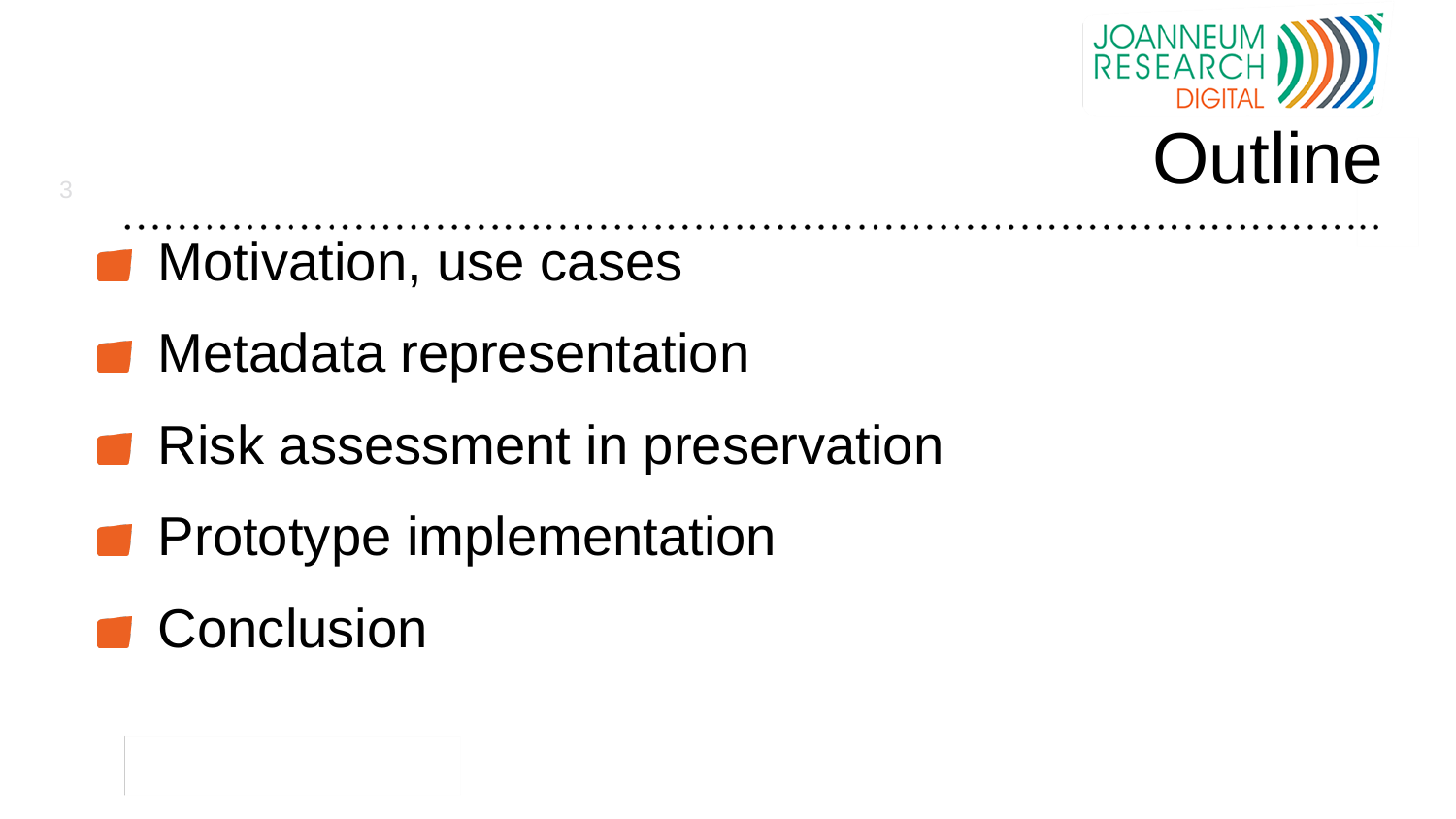

## **Motivation**

**Preservation processes for audiovisual content consist** of complex workflows

- Activities are performed by different tools and devices
- Planning and improving workflows requires assessment of related risks
- Interoperable metadata is a key prerequisite for performing, monitoring and analysing such workflows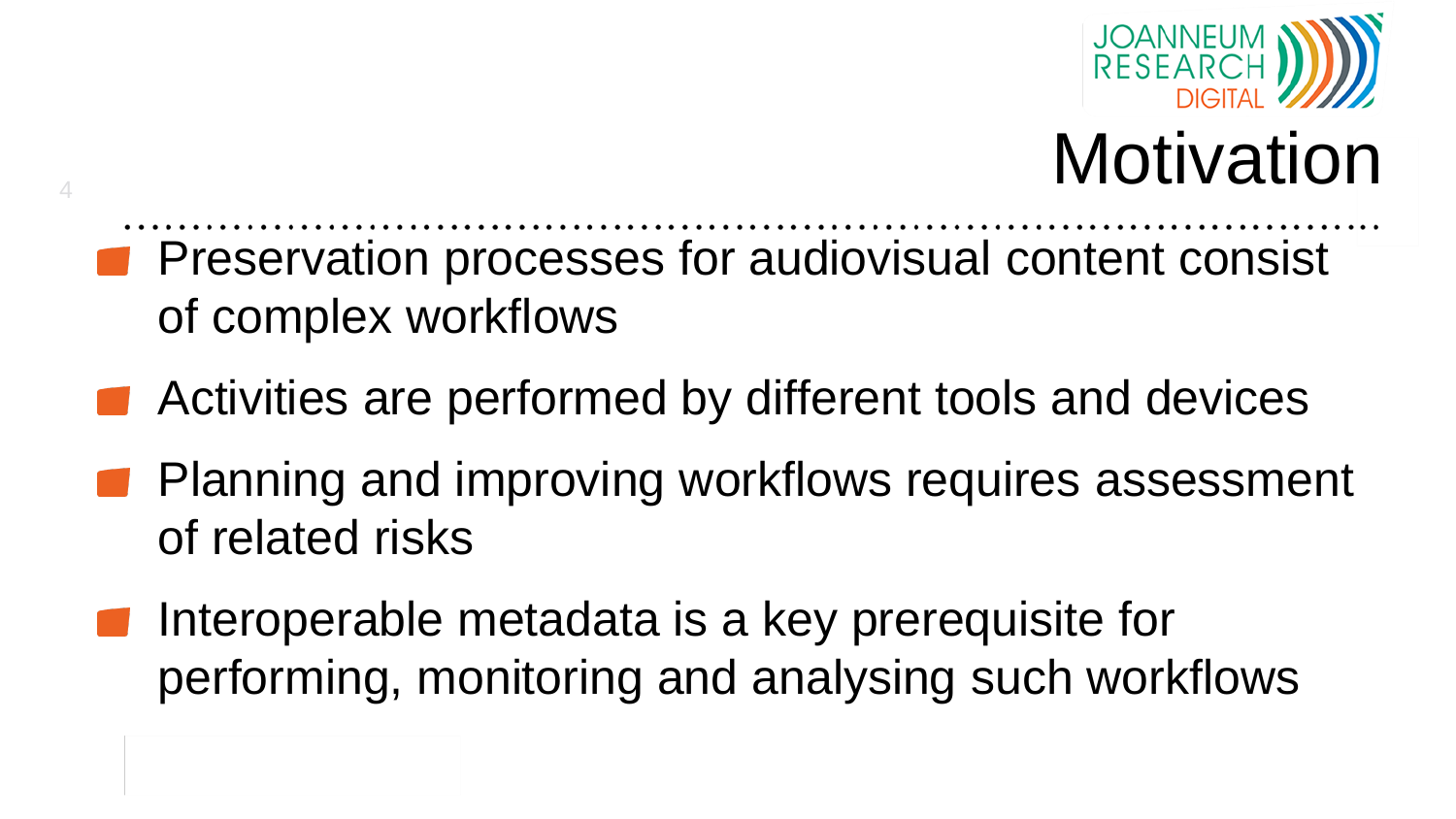

### Use cases for process metadata

- Preservation decisions
	- Decide on restoration/improvement based migration history
	- Select encoding parameters based on process and material properties in previous generations
- Restoration: select/configure restoration tools based on
	- device/tool
	- material properties
	- information/measurements from preservation activities (e.g. known issues of certain tape machines, side effects of previous error concealment tools applied)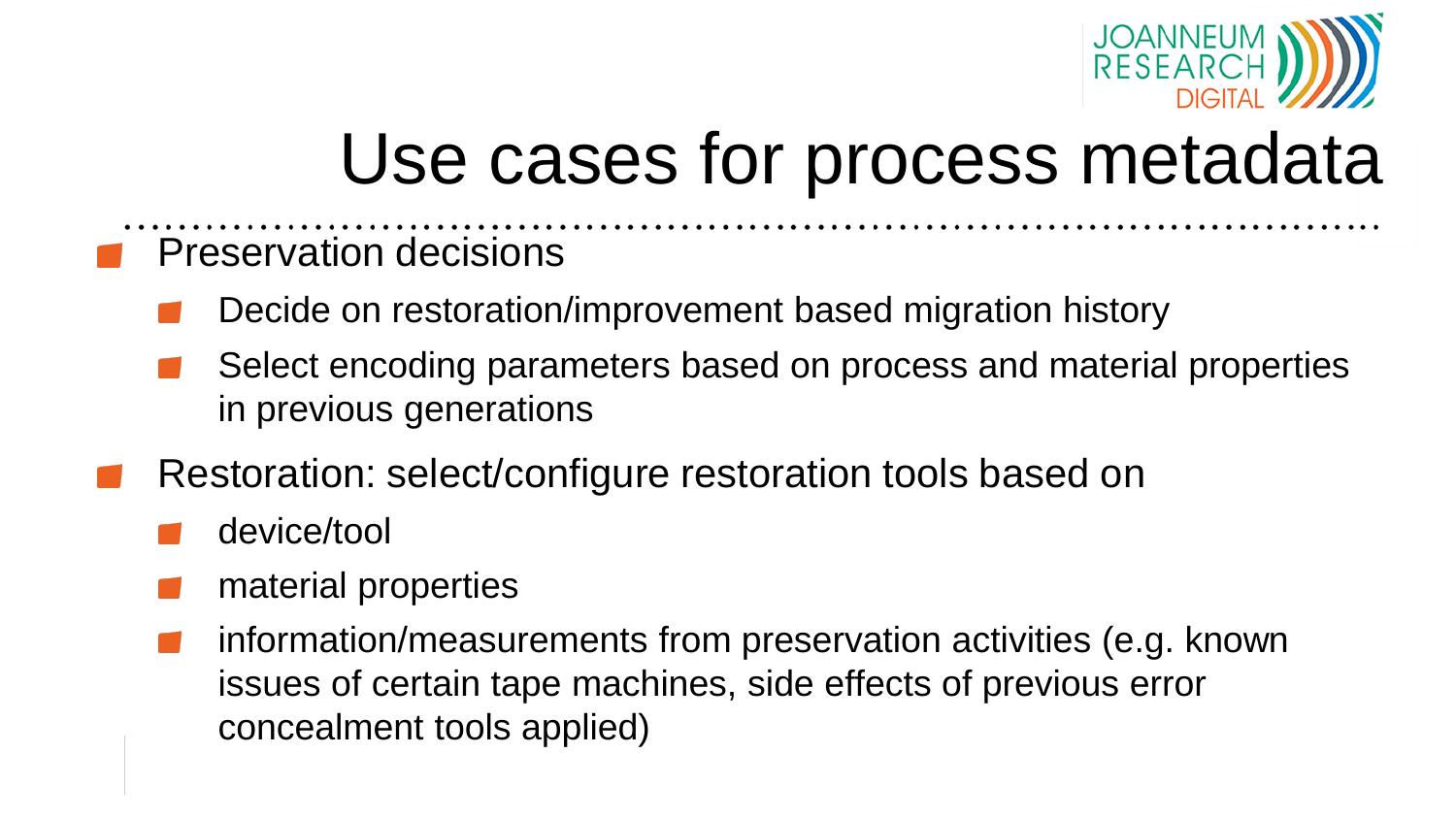

### Use cases for process metadata

- Data gathering for risk assessment
	- for items with same/similar problems
		- which activities & operators were involved?
		- are there patterns?
	- get statistics of activities/tools
		- failure rates
		- resource consumption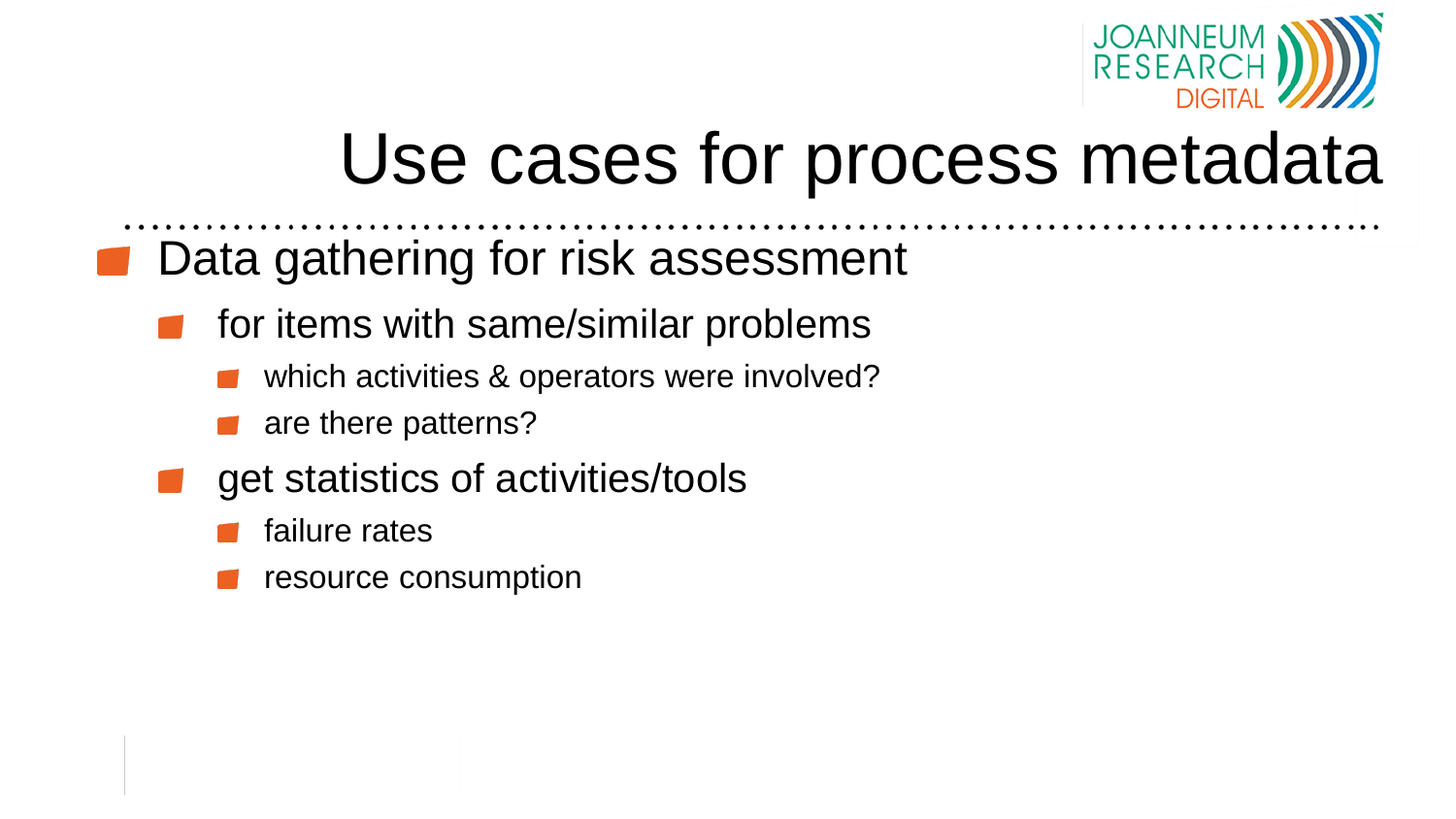

### Metadata representation

**Technical metadata** 

- **Part properties of the essence**
- **Preservation metadata** 
	- assessing fixity, integrity, authenticity and quality
	- documentation of the preservation actions applied

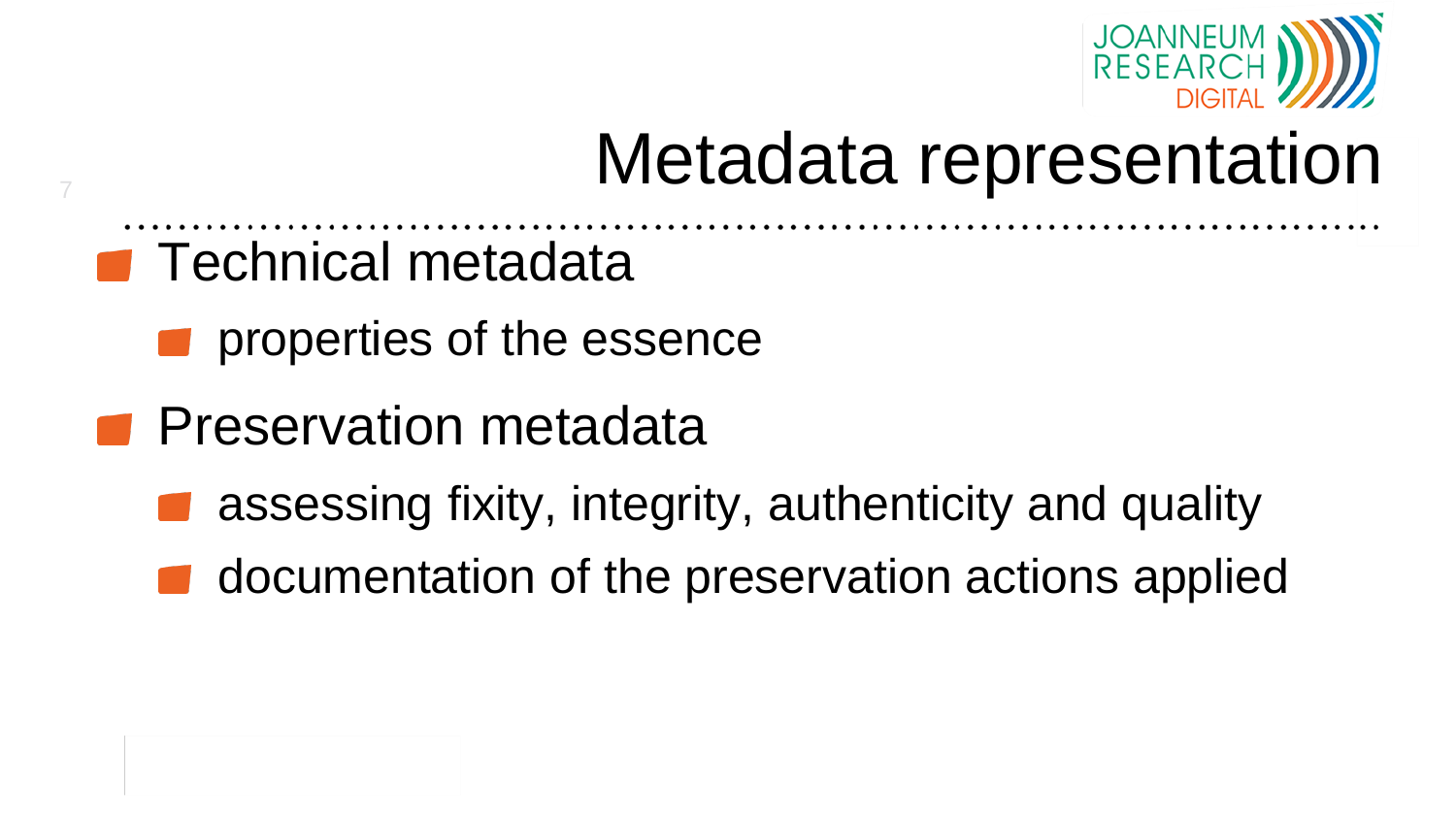

### Metadata representation

- Tools in the workflow use a variety of different metadata formats
- Sources of metadata about process
	- Process models (planned workflow)
	- Log information (actually executed workflow)
	- Output metadata (results of checks, validation, etc.)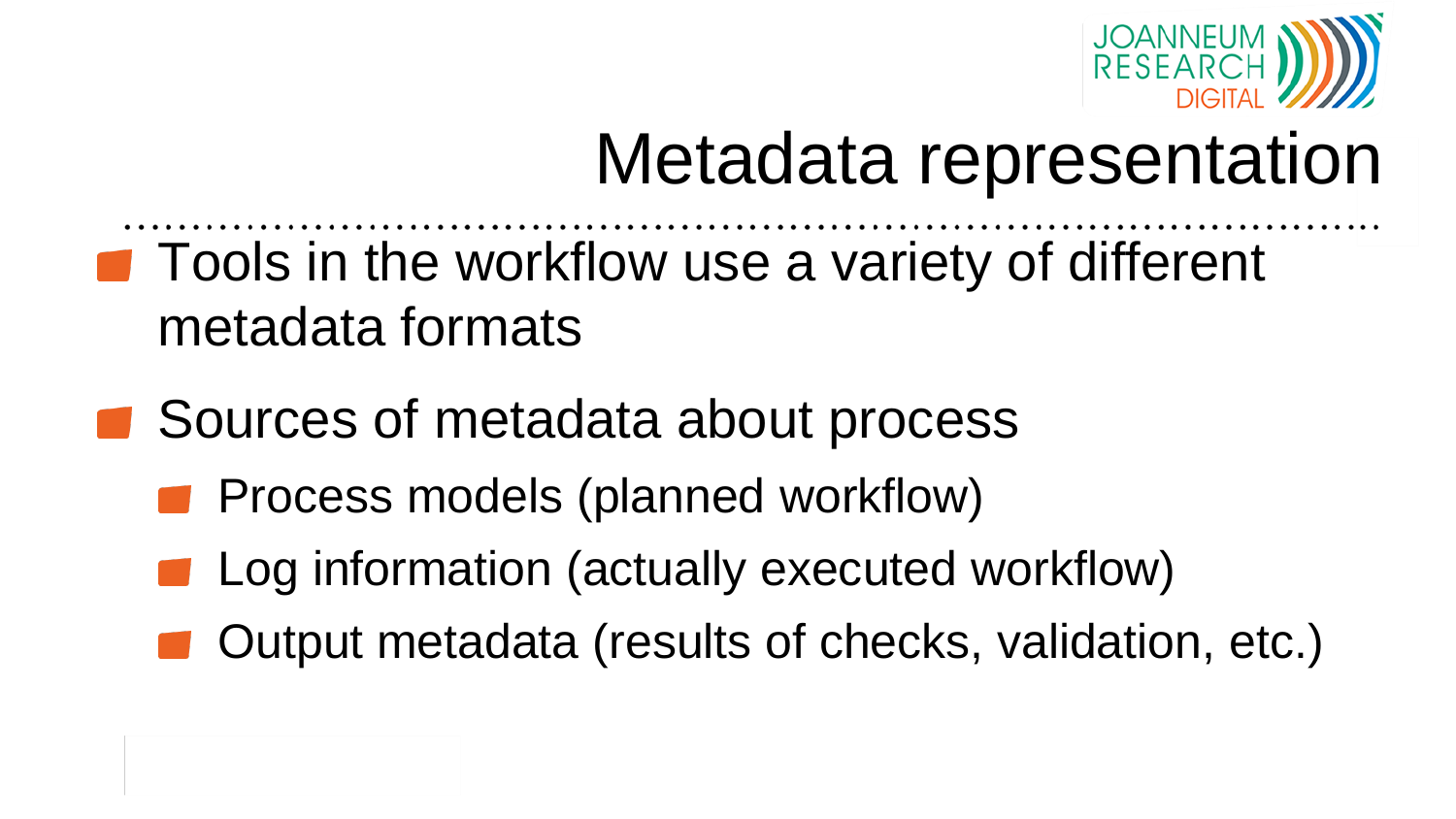

### Process models

#### Business process representations

- widely used for preservation workflows
- using standards like BPMN



- **Level of modelling detail differs between organisations** 
	- subprocesses vs. tasks (disjoint types in BPMN)
	- often created as a conceptual model, lacking many details (e.g., specifying inputs/outputs of activities)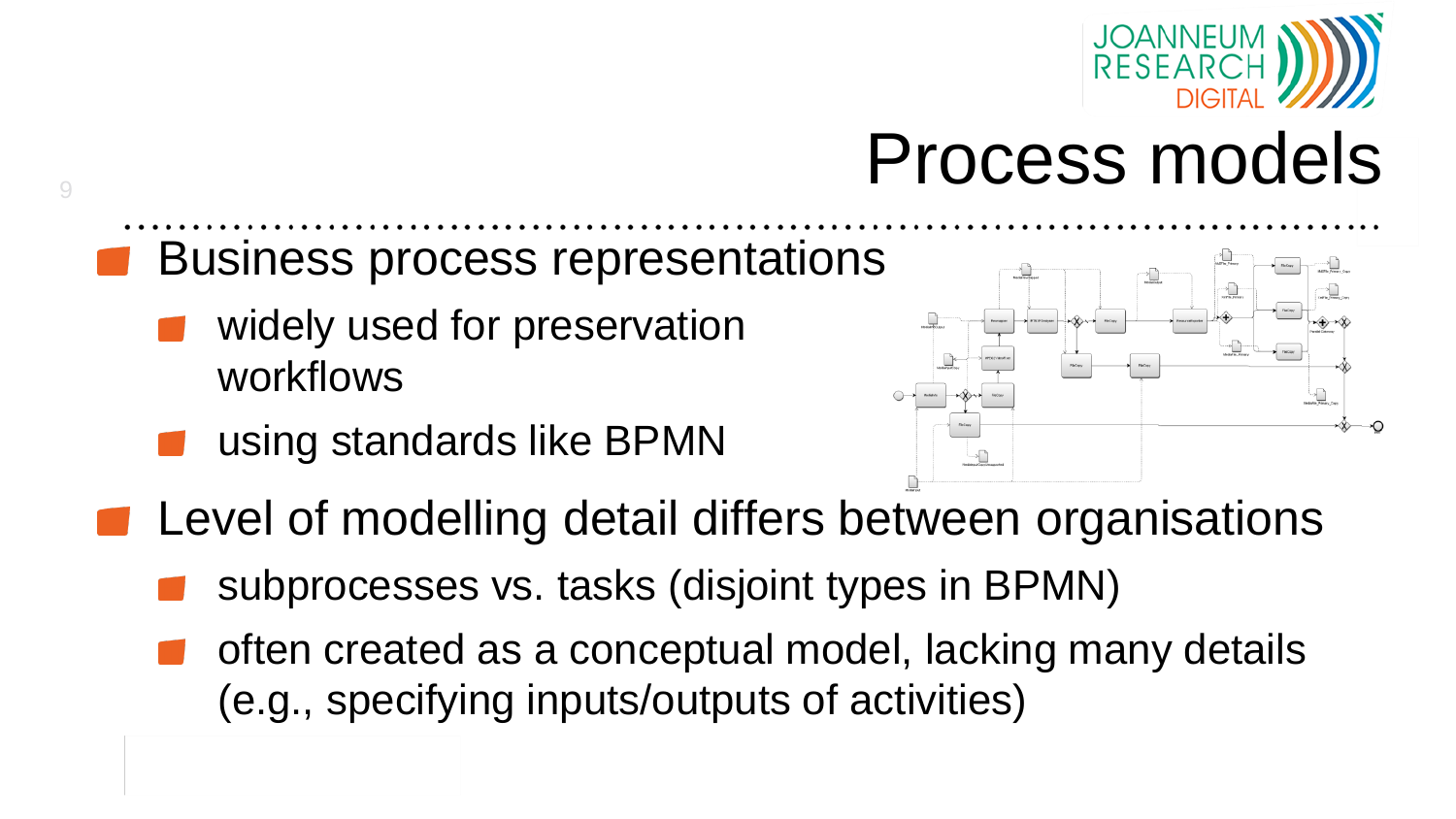

### Process models

- Describes all possible branches of a workflow
	- including all error cases

- may describe loops and recursions, which are flattened to a sequence in the execution
- conditions, messages, etc. are not needed unless actually encountered during execution
- **Lack details about actual execution** 
	- which implementation of a service has been called
	- which parameters/settings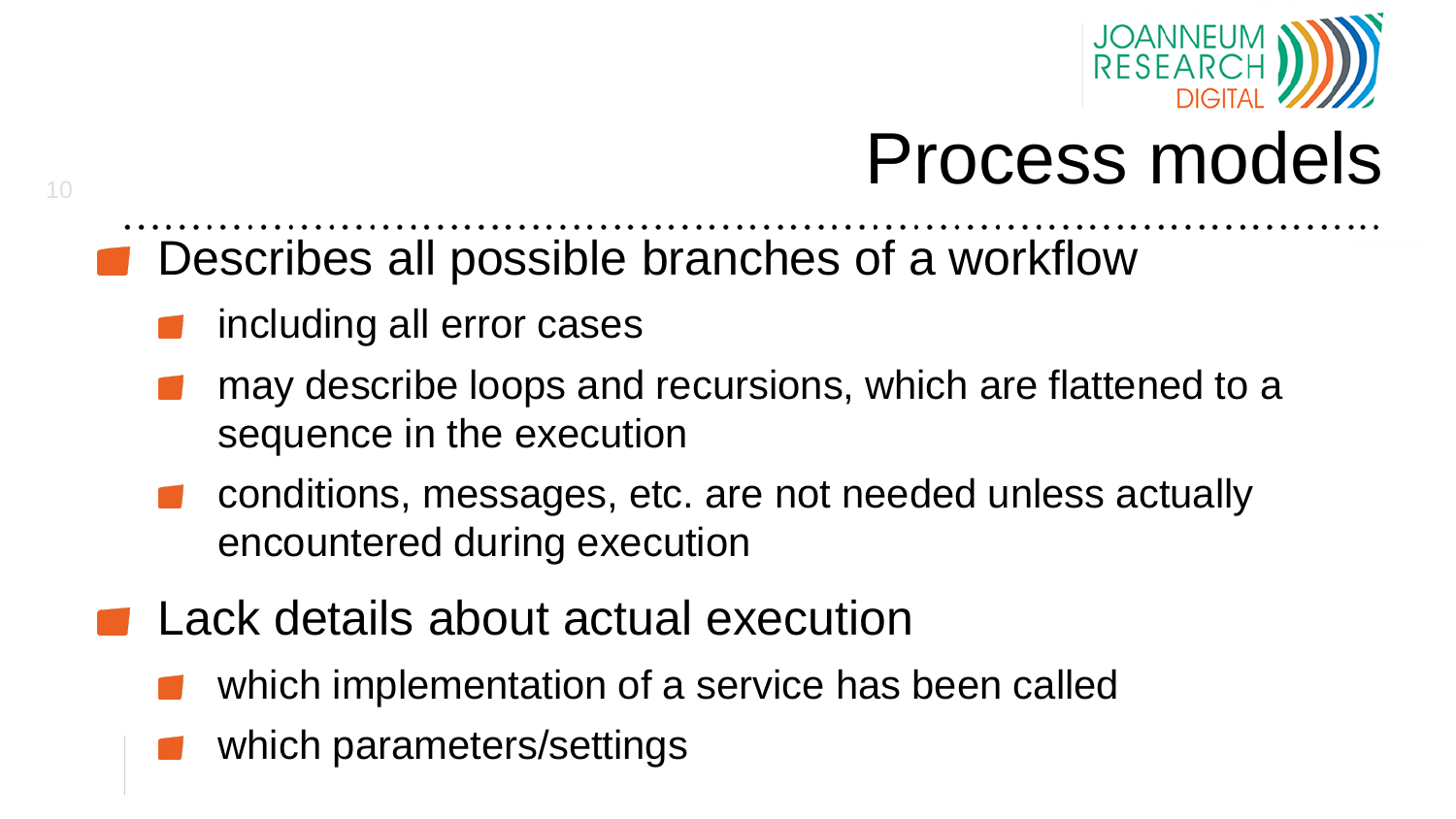

### Process models

### **Preserving BPMN?**

- severe interoperability issues between different tools supporting BPMN
	- **http://www.omgwiki.org/bpmn-miwg/doku.php**
- $\blacksquare$  duality of the format
	- executable process vs. graphical representation
	- source of inconsistencies and problems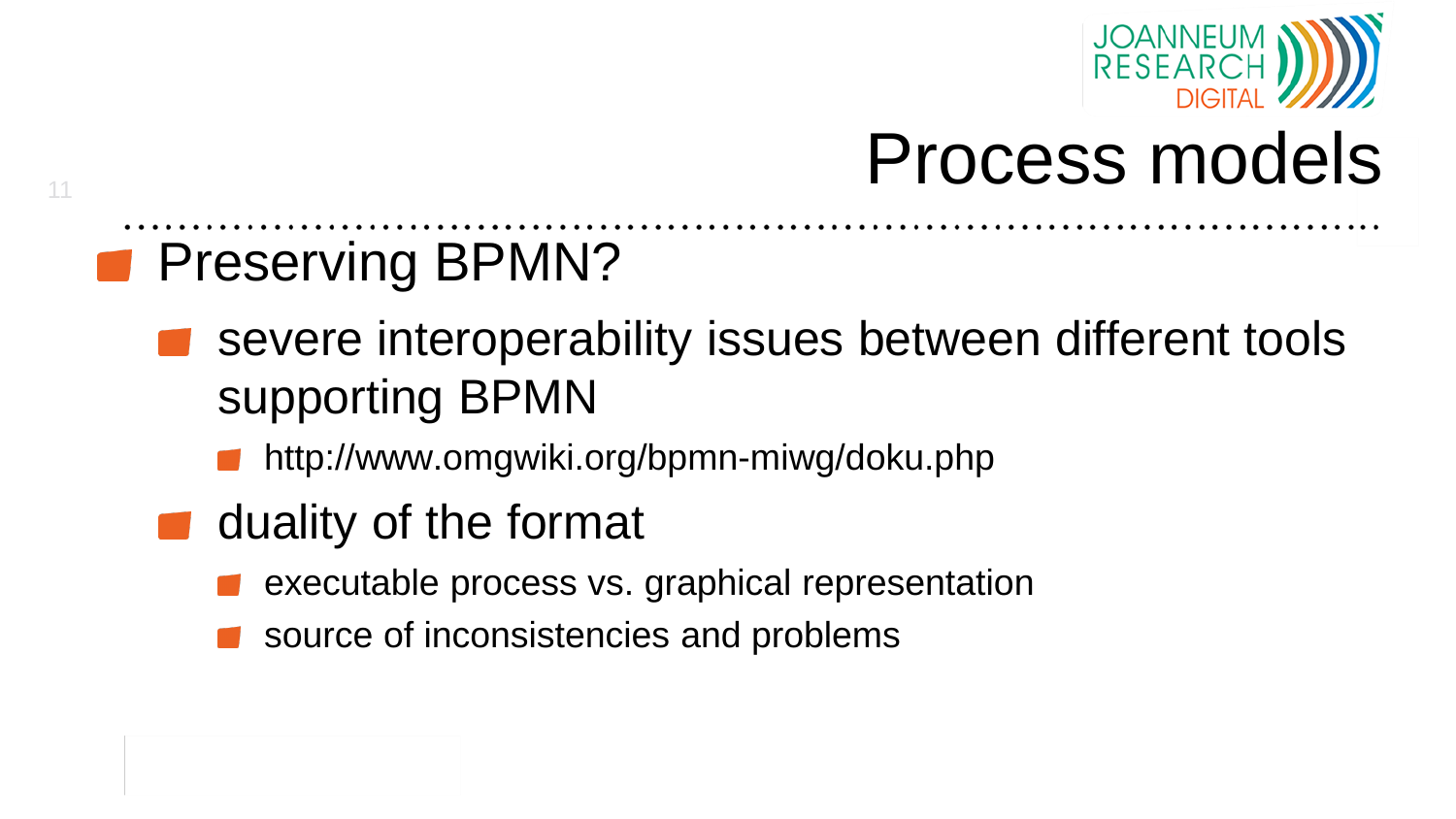

## Log information

- **Very heterogenous type of metadata** 
	- requires vendor specific implementation
- Option to obtain information
	- parse log files

- custom APIs or web service interfaces
- What has been executed when, with which parameters?
	- time and machine of tool/service execution
	- version of tool/service
	- input parameters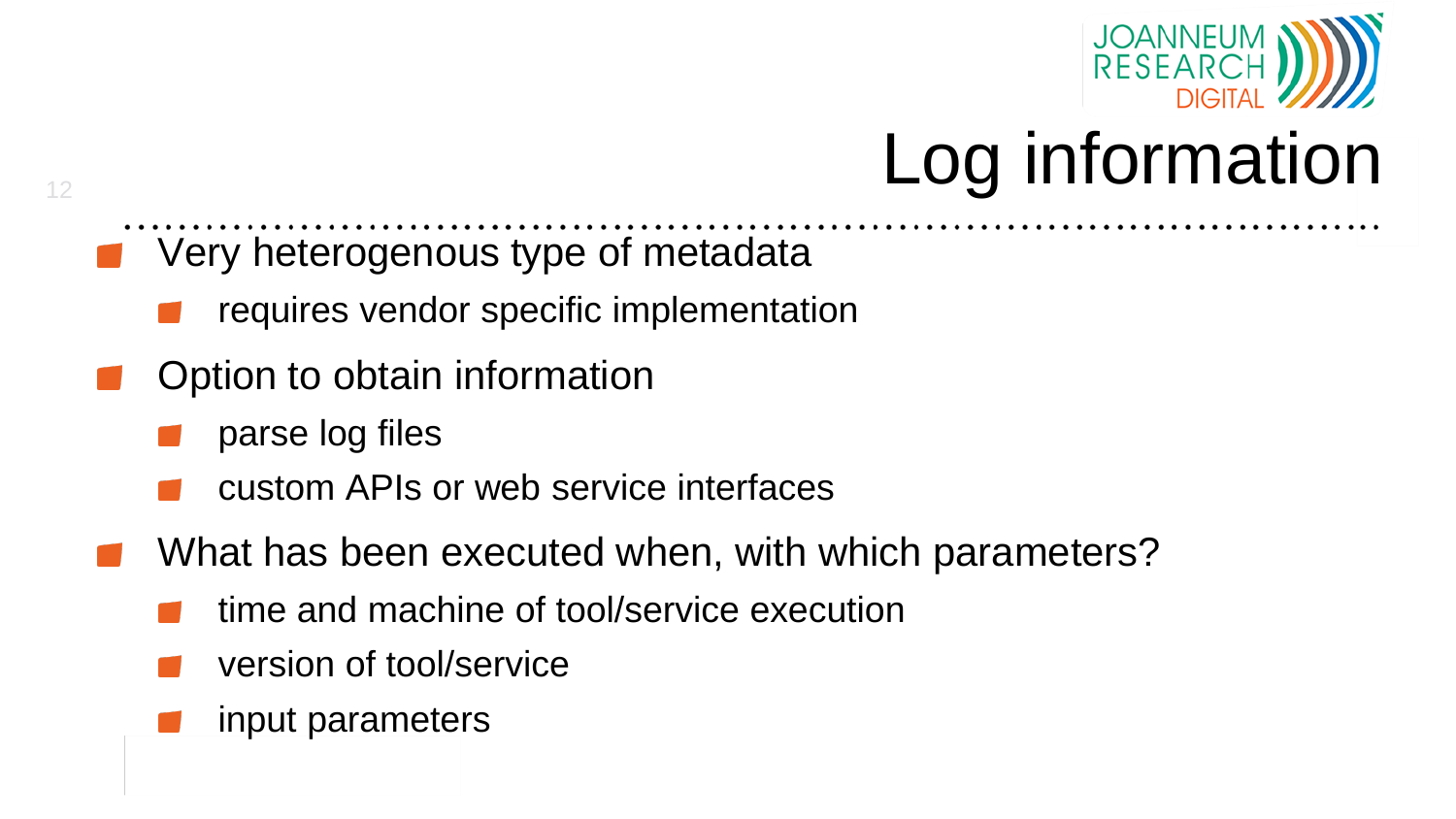

## Log information

- Workflow level
	- orchestration system
	- usually easier to obtain and better structured
	- often lacks detail (not reported back from indivisual service/tool)
- Tool/Service level
	- needed information is available
	- often very unstructured (textual log messages as they are output)
	- requires implementation for each tool, and maybe some reverse engineering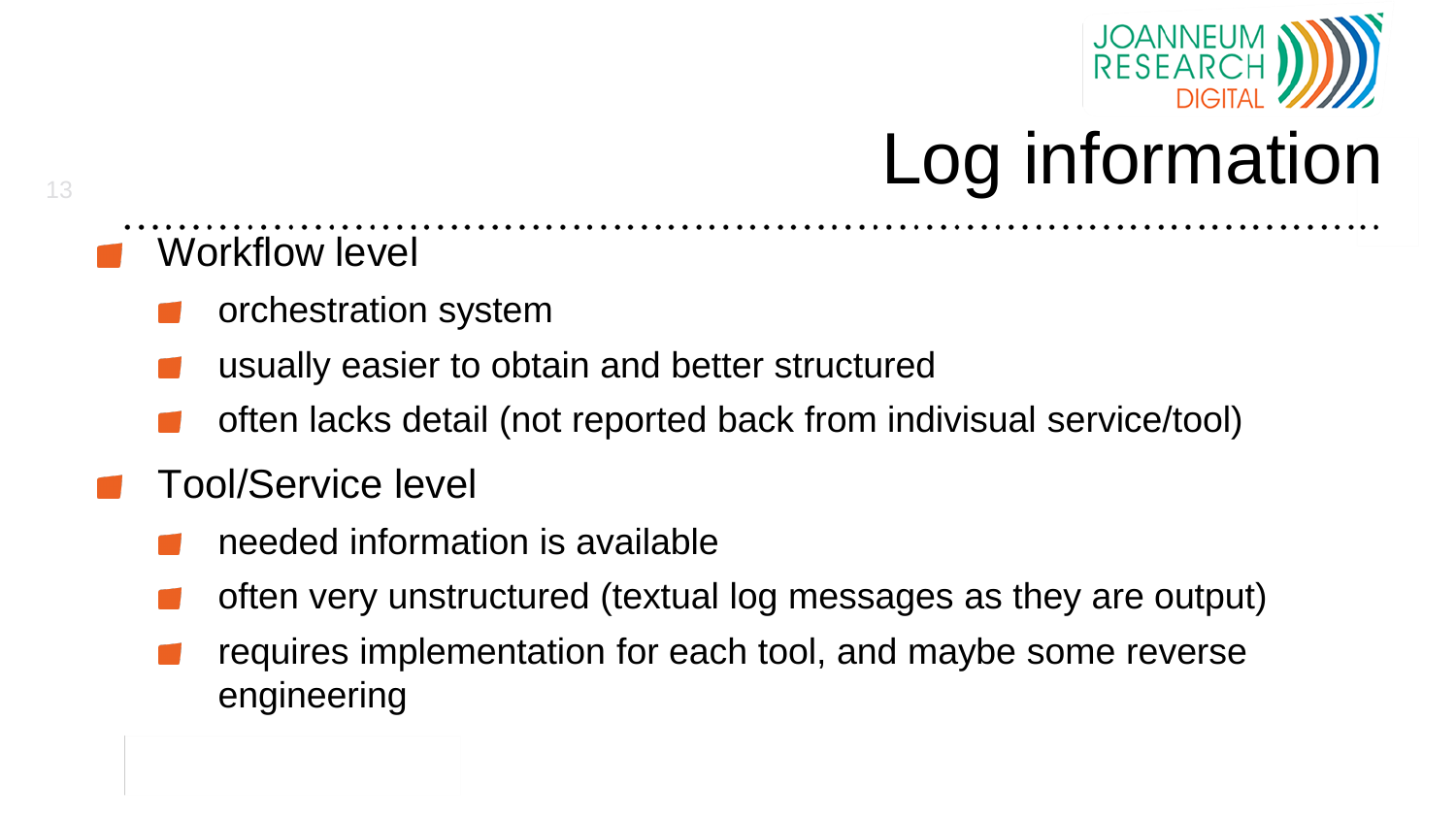

### Output metadata

- **Metadata produced by tools/services** 
	- metadata extractors
	- file validators
	- fixity and integrity checks
	- QC tools

…

14

signal parameters from tape machines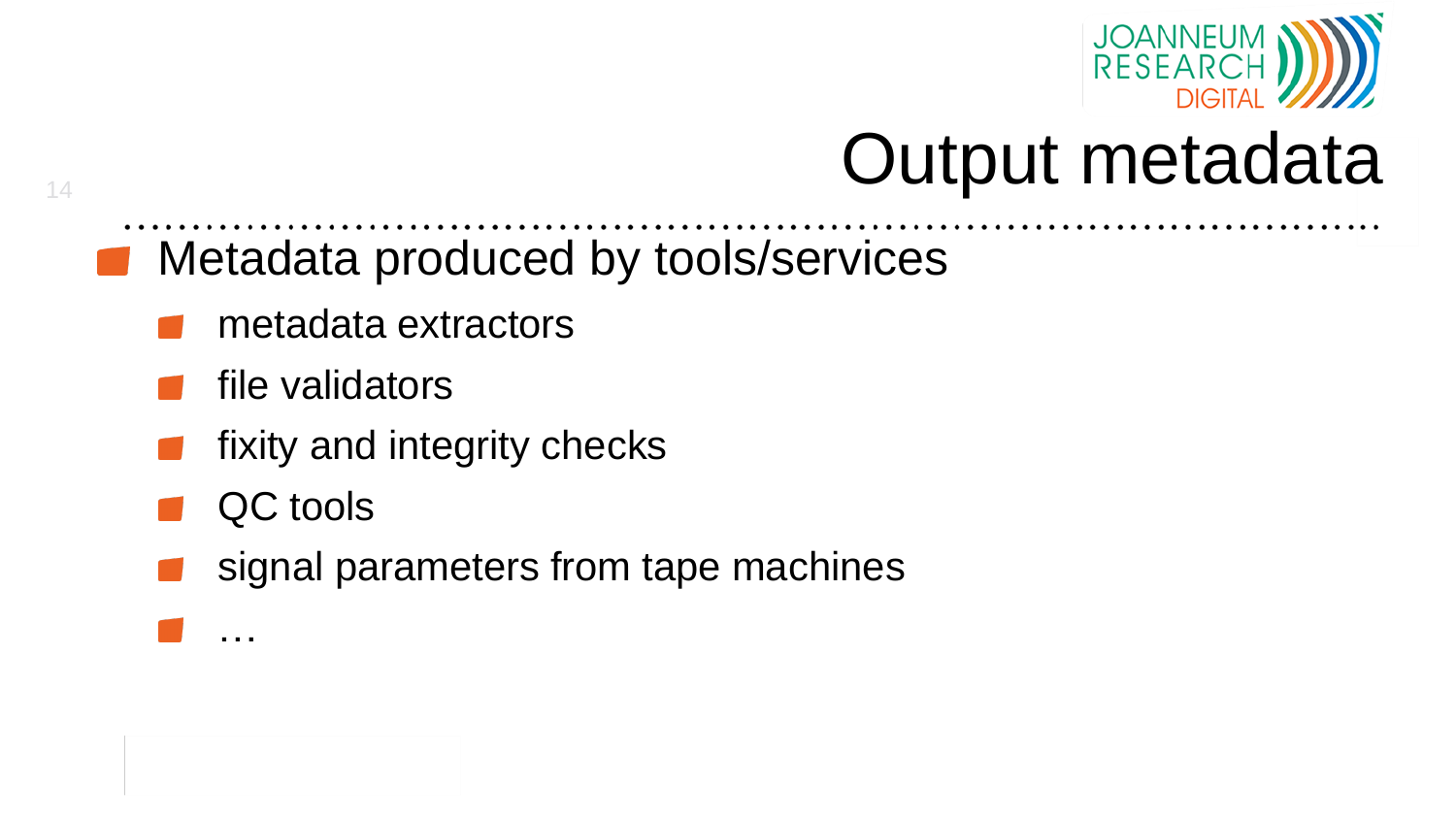

### Output metadata

- **Heterogeneous formats**
- Some chance for standard formats in future
	- e.g., FIMS QA and AME reports
- Not everything needs to be processed in detail
	- success/failure (and reason) are most relevant

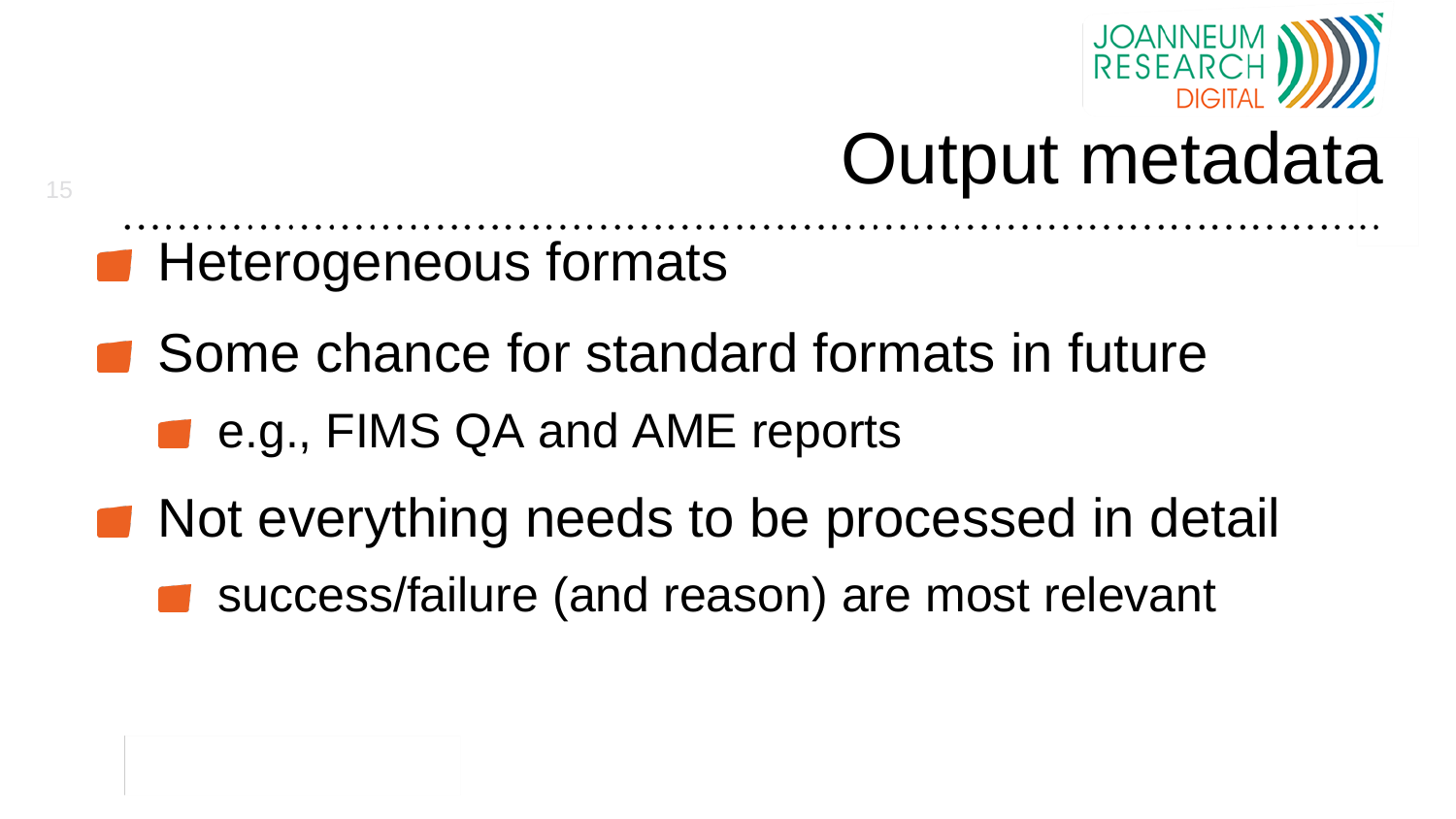

## Metadata model

- Interface between various tools/services in the workflow and applications using metadata
- Ensure interoperability
	- avoid creating dependency on vendor specific format in subsequent applications
- Describe

- activities
- their relation to content
- tools/services and agents involved
- parameters/settings of tools/services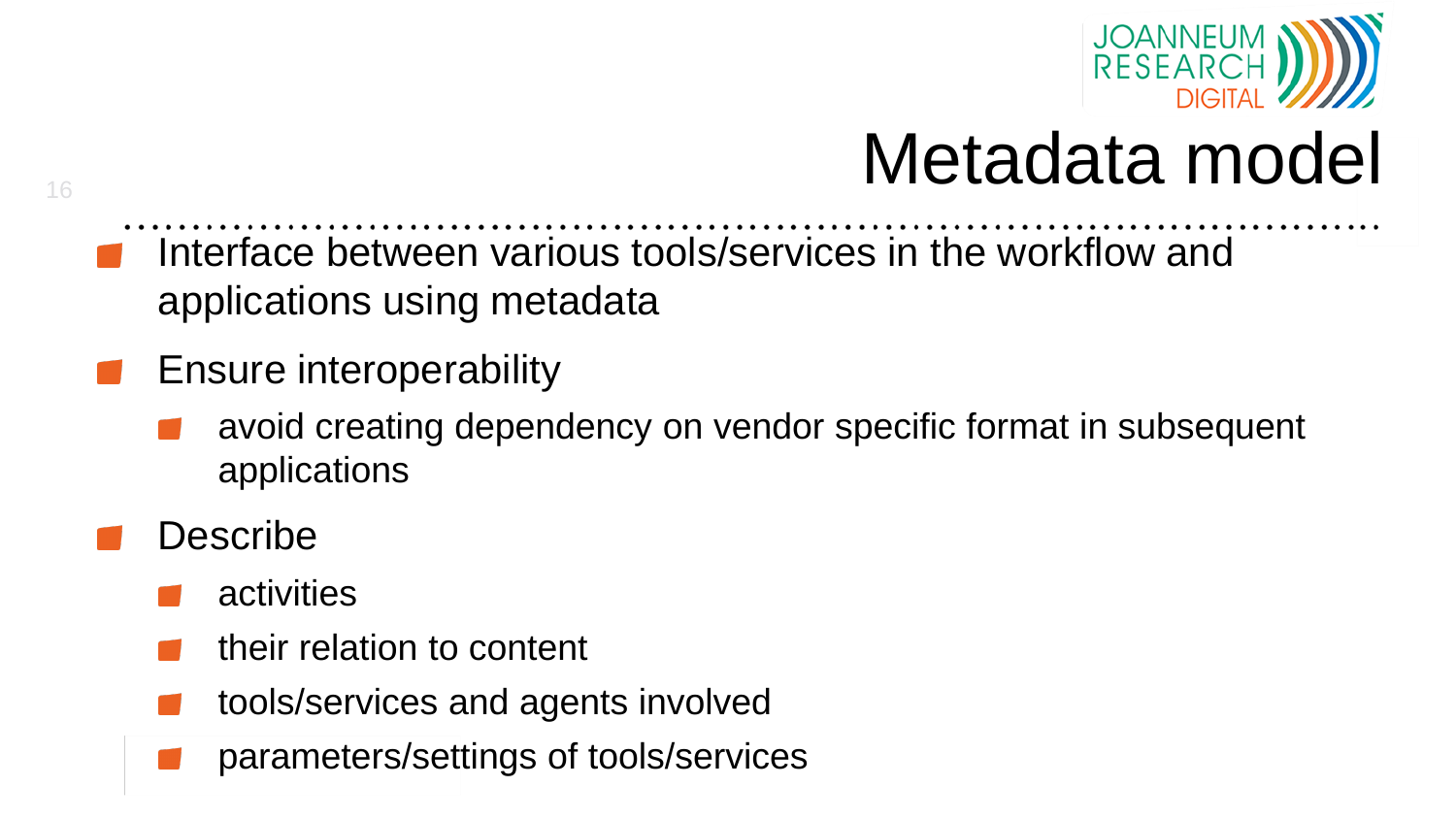

### Metadata model

- Centered around
	- (Digital) Items
	- **Readibilities**

- **Operators**
- Similar core structure as W3C Provenance model and PREMIS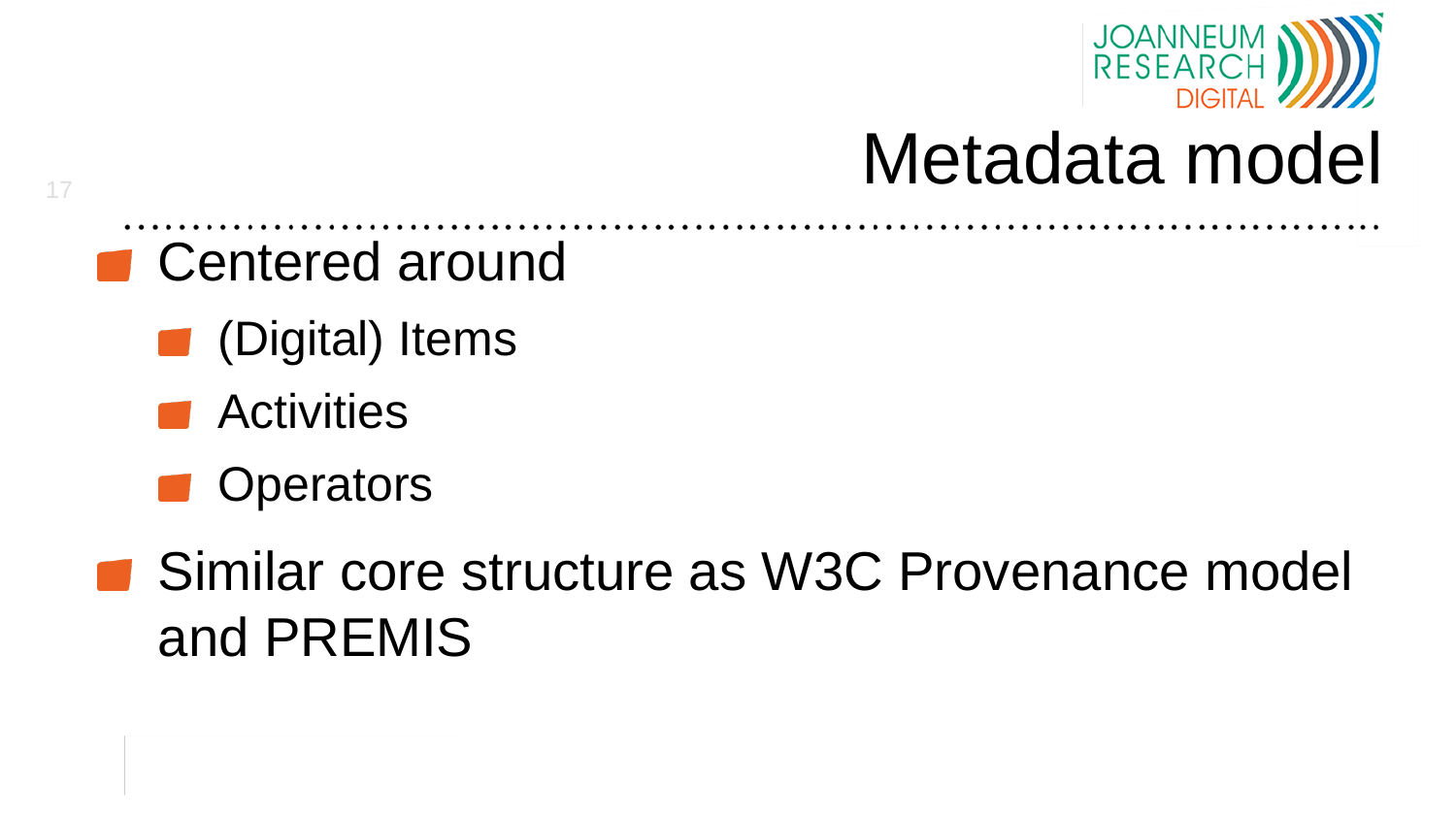

### Process metadata model

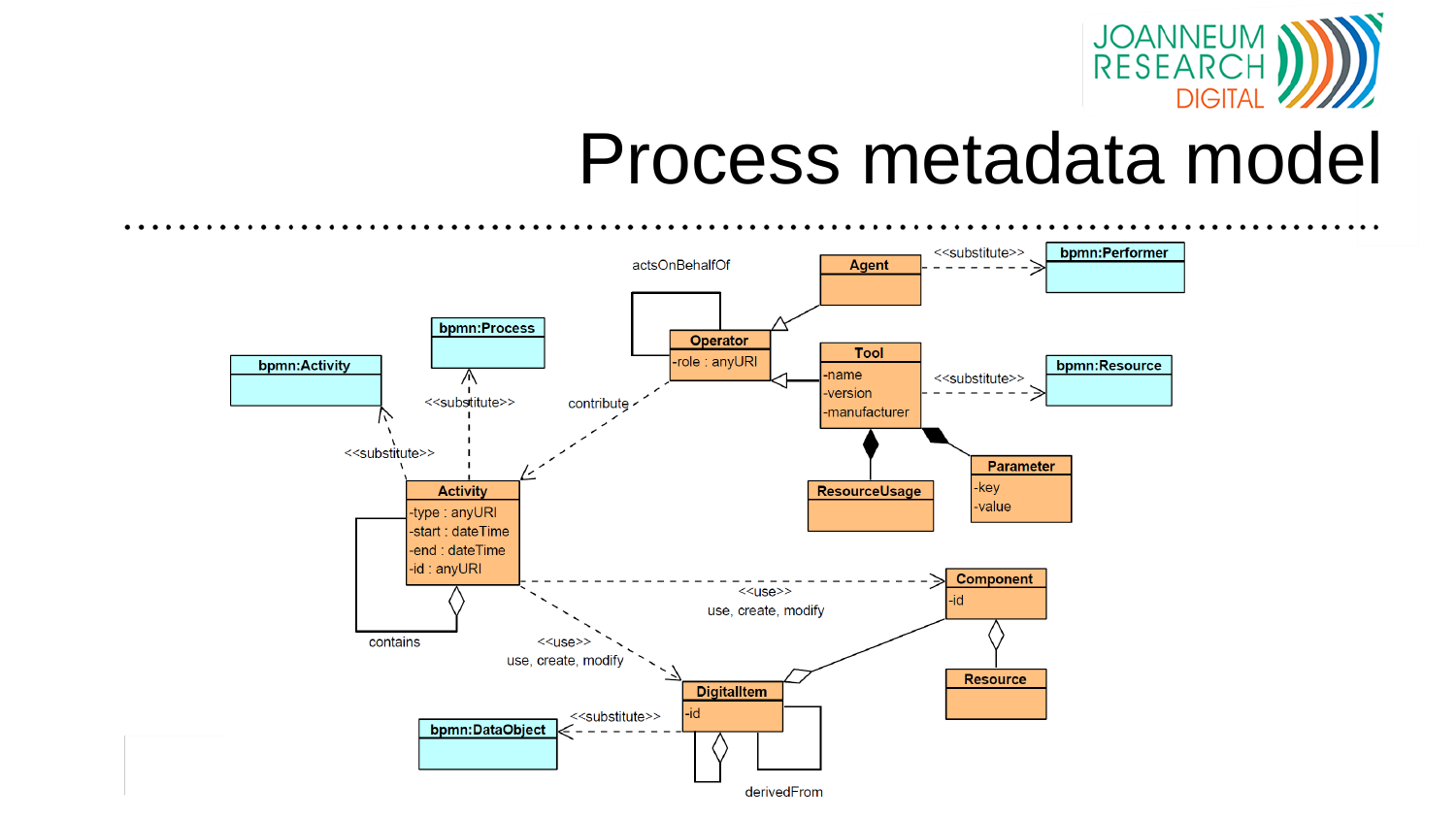

## BPMN compatibility

- Process corresponds to an activity without parent activity
- Task corresponds to an activity without child activities
- Sub-process corresponds to an activity with child activities
- BPMN performer defined as Agent

- linked to an Activity via a resource role
- BPMN resource is linked to an activity via a resource role
	- provides list of parameters indirectly via ParameterBinding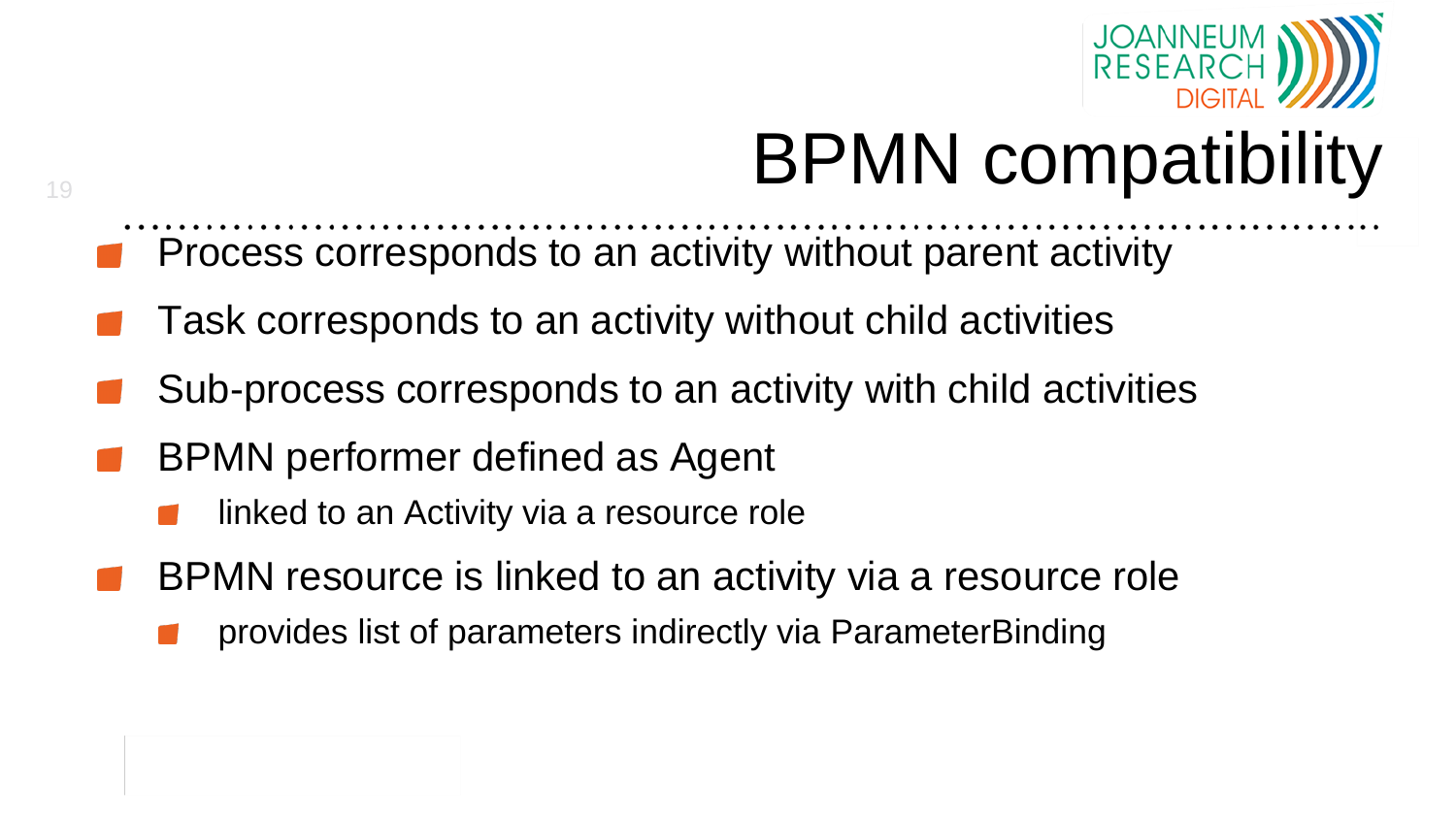

## Compatibility with MPEG MP-AF

Metadata model constitutes a subset of MP-AF

#### MPEG MP-AF

- application format for preservation
- MPEG-21 DID container
- includes eight groups of preservation metadata
- using other MPEG standards (MPEG-7, MPEG-21), EBU Core and Dublin Core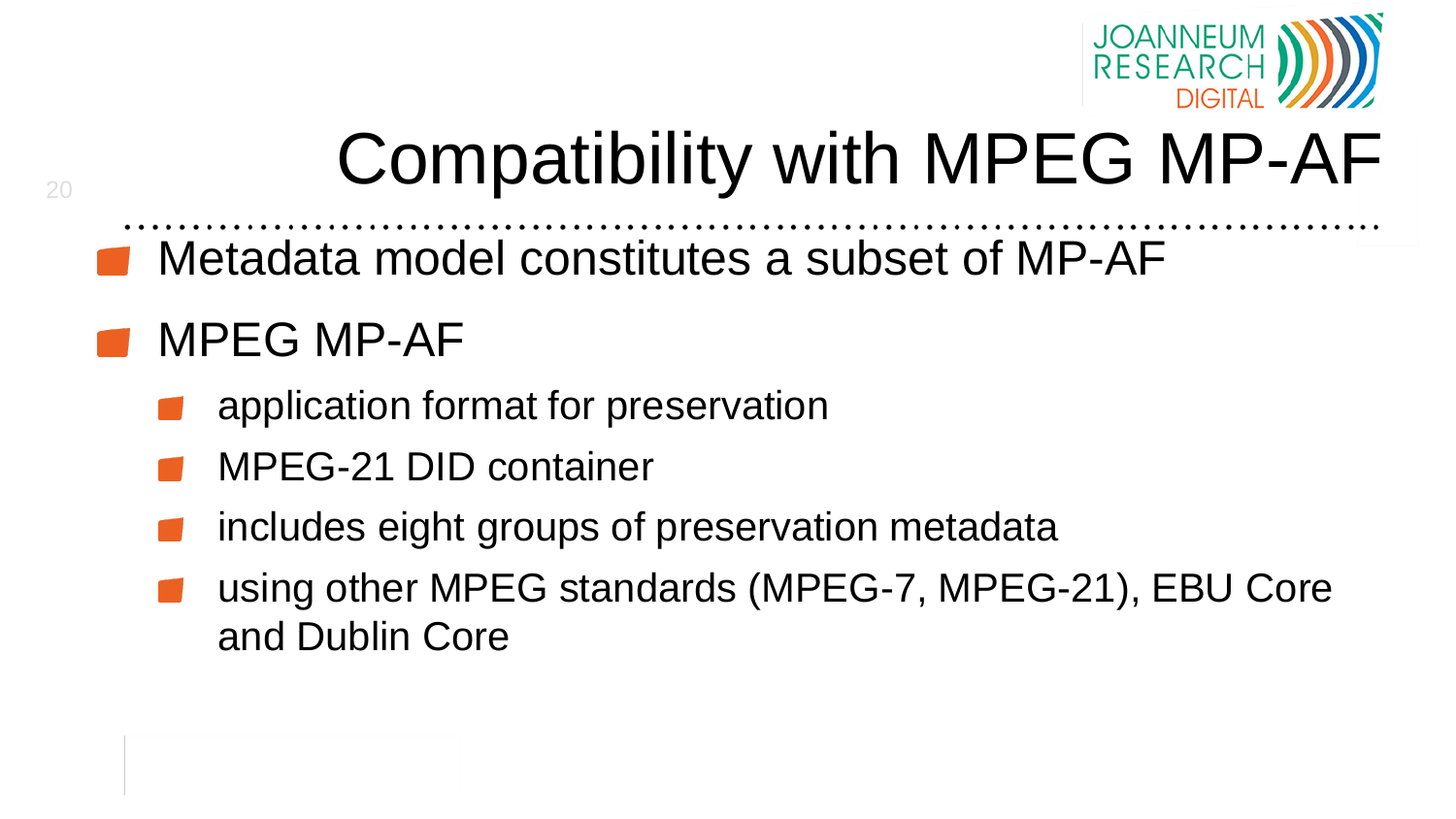

## Preservation metadata in MPEG MP-AF

- **Provenance**: creation, custody, (processing) history
- **Context**: circumstances of the production

- **Reference**: identifiers, linking related resources
- **Quality**: assessment of technical quality
- **Integrity**: presence, persistence of the resource
- **Authenticity**: assess authenticity of the resource
- **Fixity**: ensuring that properties have not been altered
- **Rights**: legal/contractual provisions affecting ownership, control, use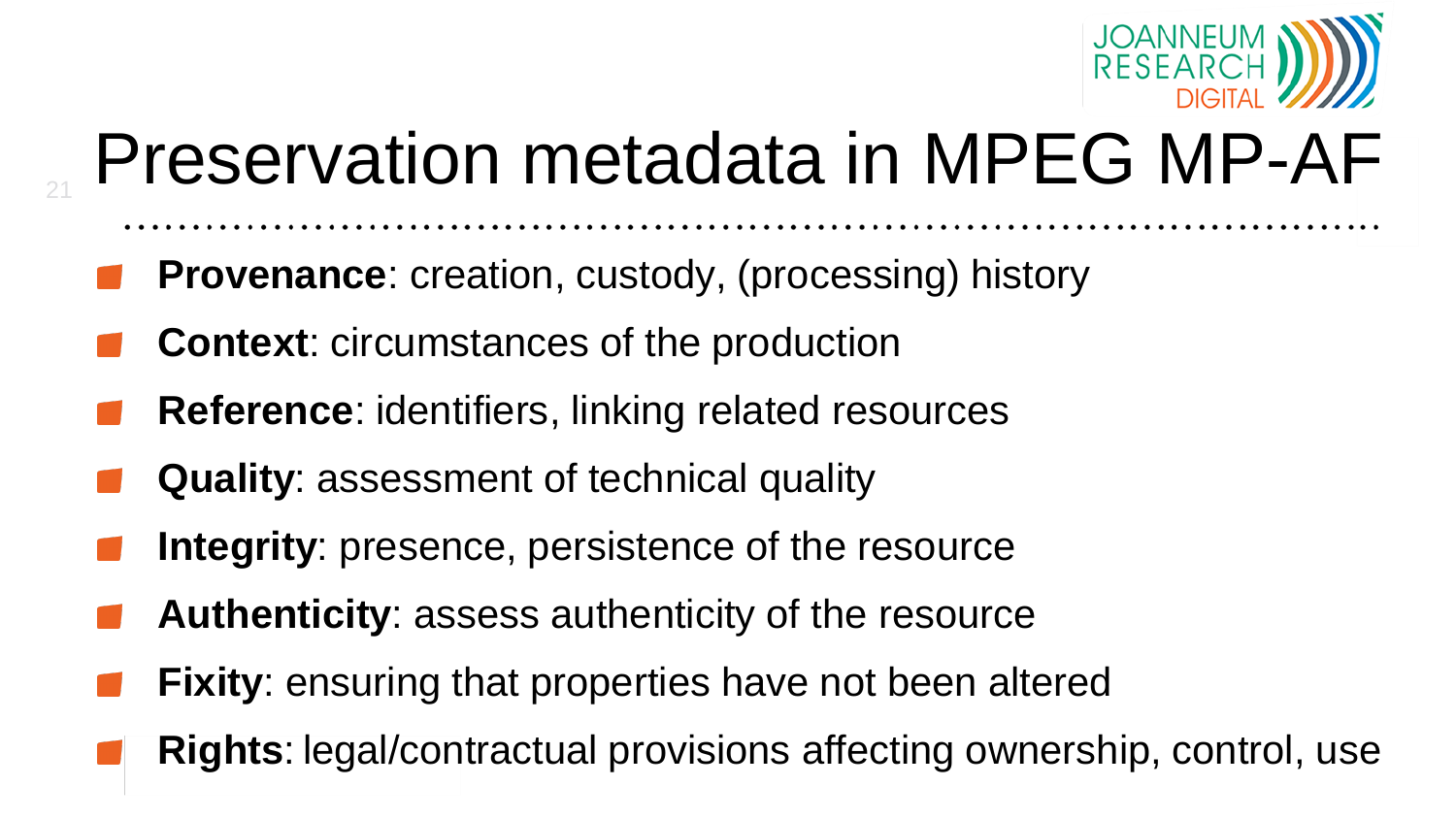

### Data model implementation

#### **XML Schema**

- Controlled vocabulary of Activity and Tool types
	- MPEG-7 classification scheme and SKOS representations
	- overlay approach to allow types to be SKOS concepts and OWL classes ex:Activity
		- least impact on either side
		- **types of relations from the "other"** model can be excluded to simplify reasoning (i.e., not require OWL Full)

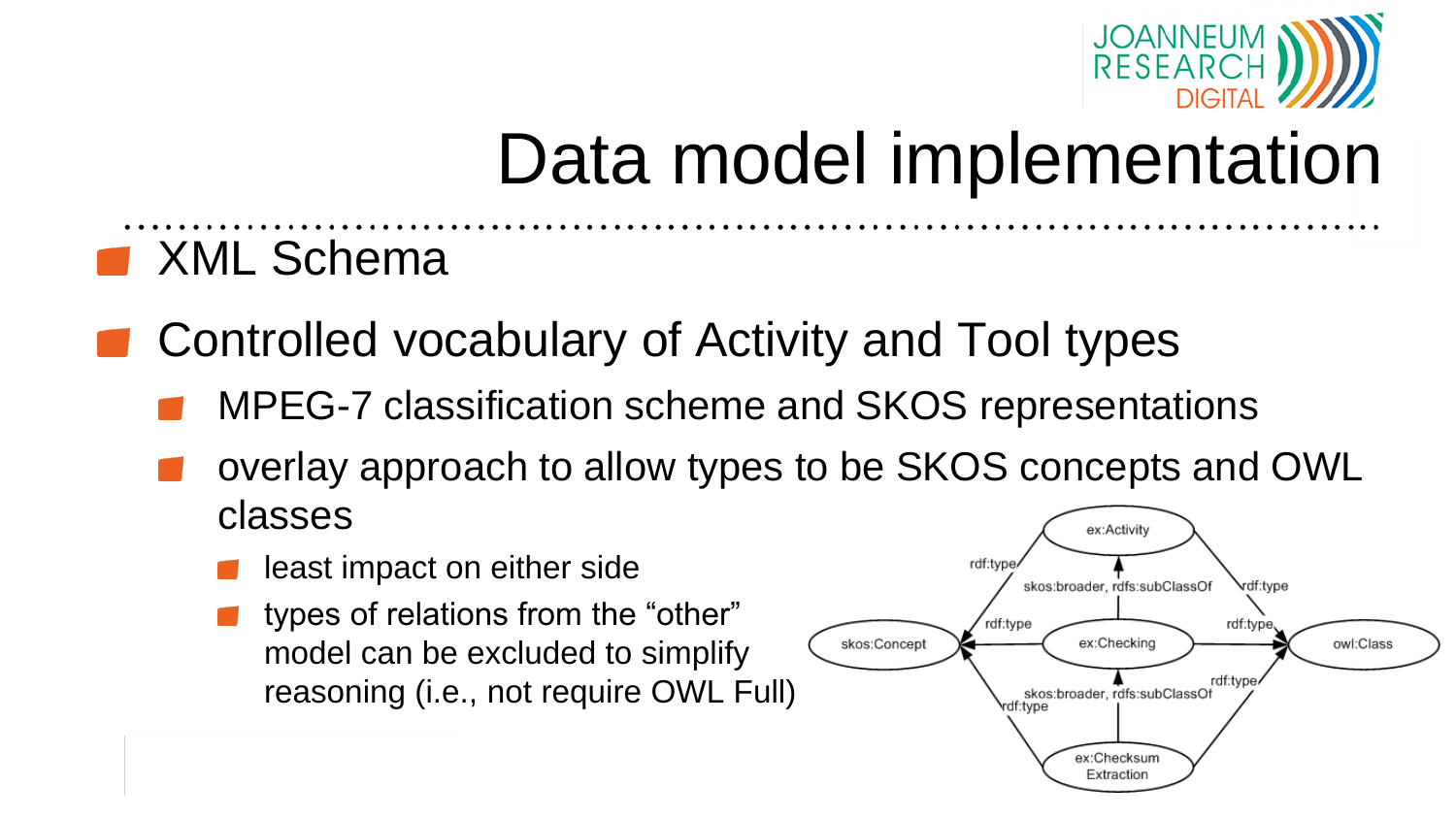

### Risk-aware business process management

- Static / design-time risk management
	- during design time (prior to execution)
- Run-time risk management

- monitor the emergence of risks and apply mitigation actions during execution
- **Off-line risk management** 
	- identify risks from logs and other post-execution artefacts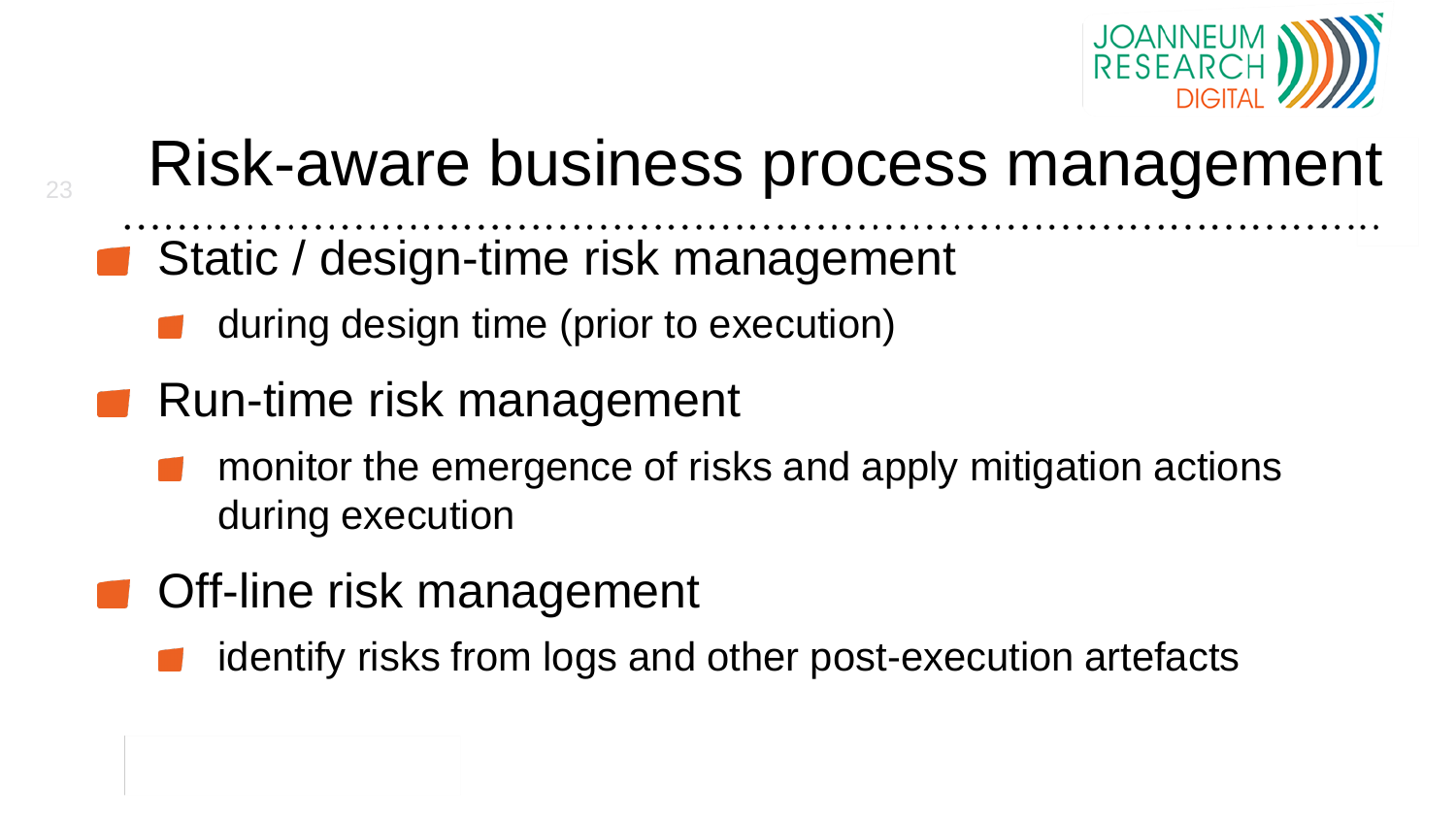

## **24 Risk management cycle**

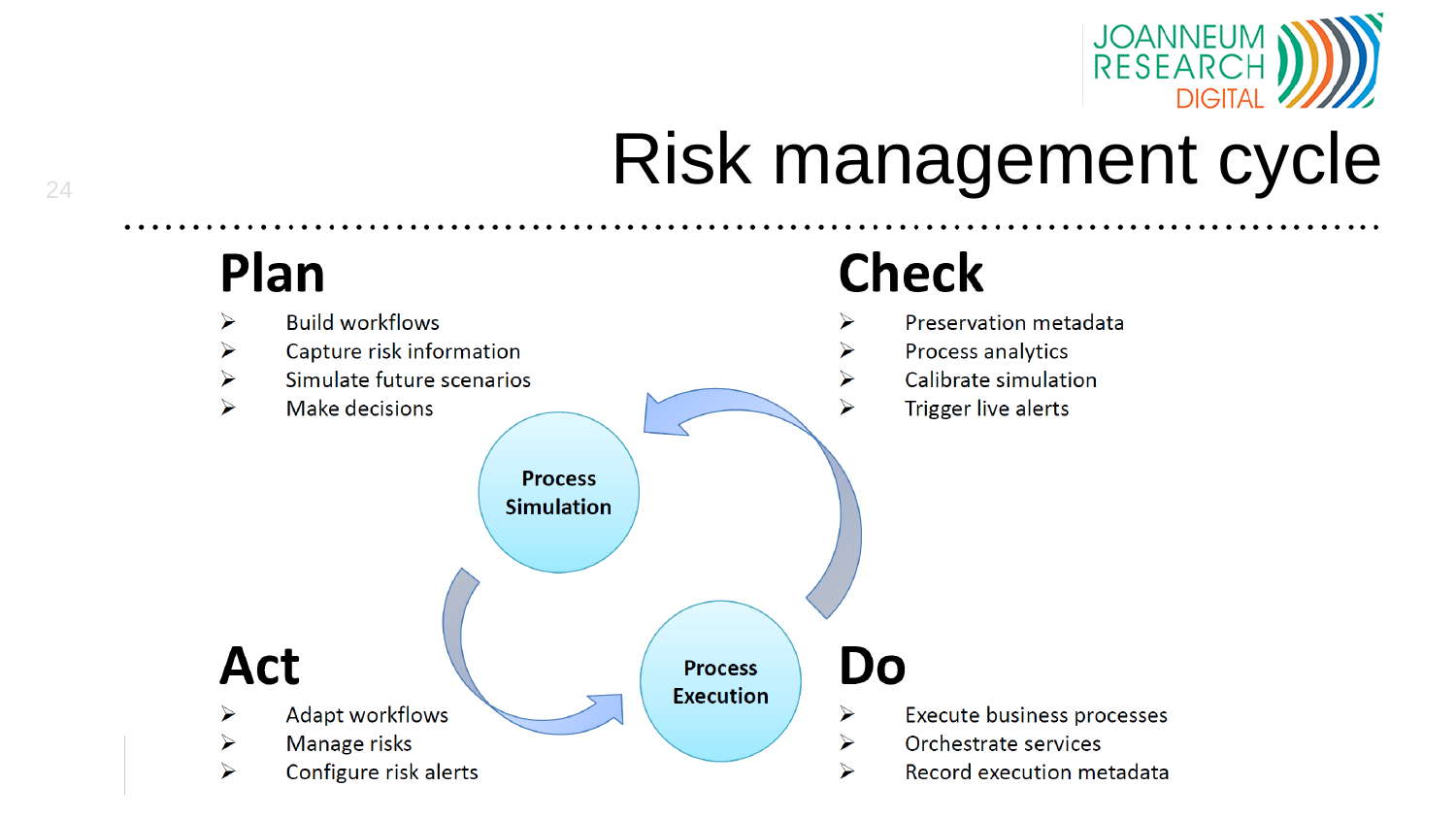

## Steps in risk management cycle

- Identify workflows and processes taking place during digital preservation in archives
- Define objectives of risk management for digital preservation in archives

- Identify risks in workflows/processes, negative consequences and their effects on assets
- Identify controls dealing with risks and any associated costs and time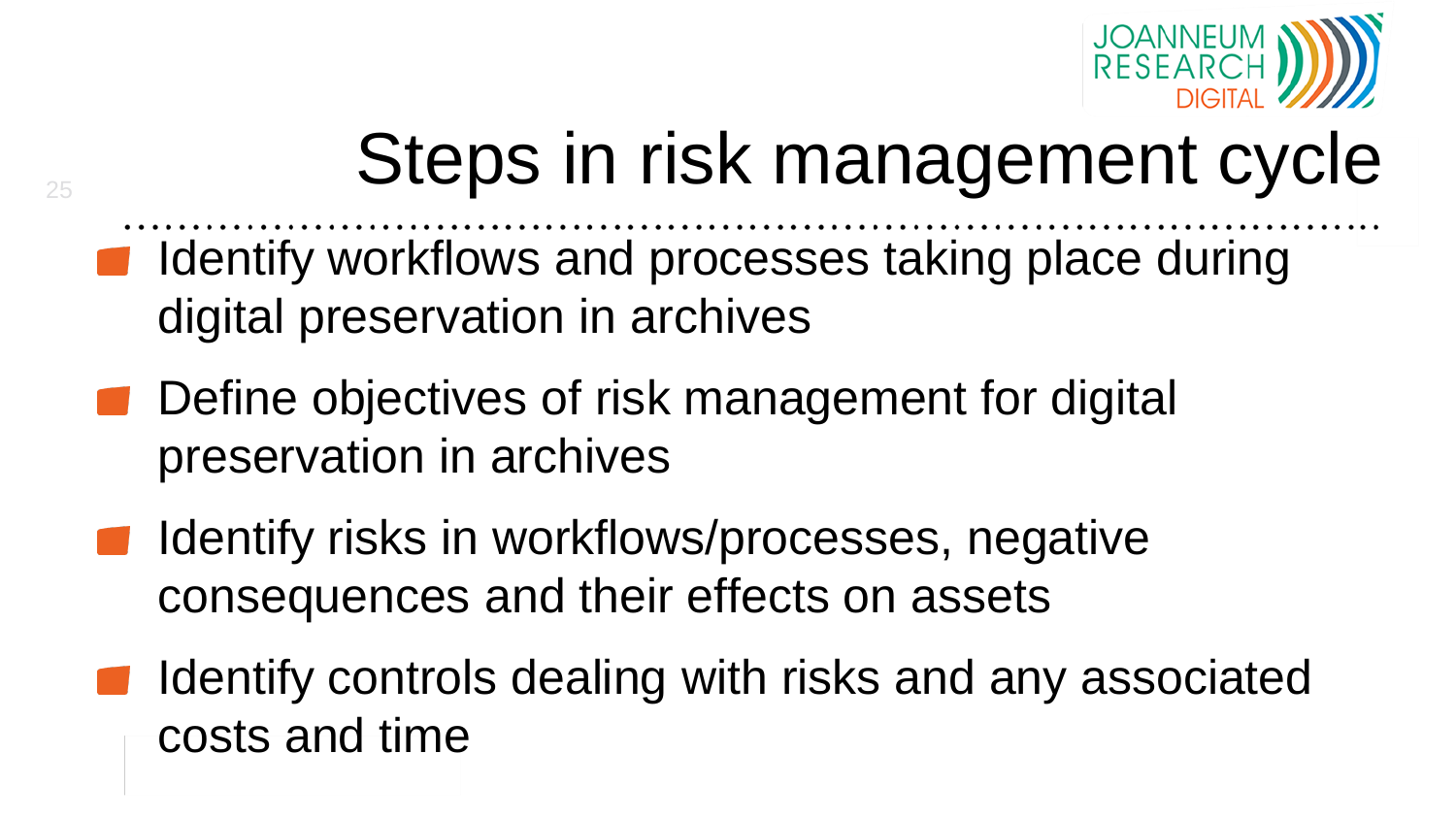

# Risk classification (1)

- Simple Property-Oriented Threat (SPOT) model
- Impact model for risks

26

■ Six essential properties of successful preservation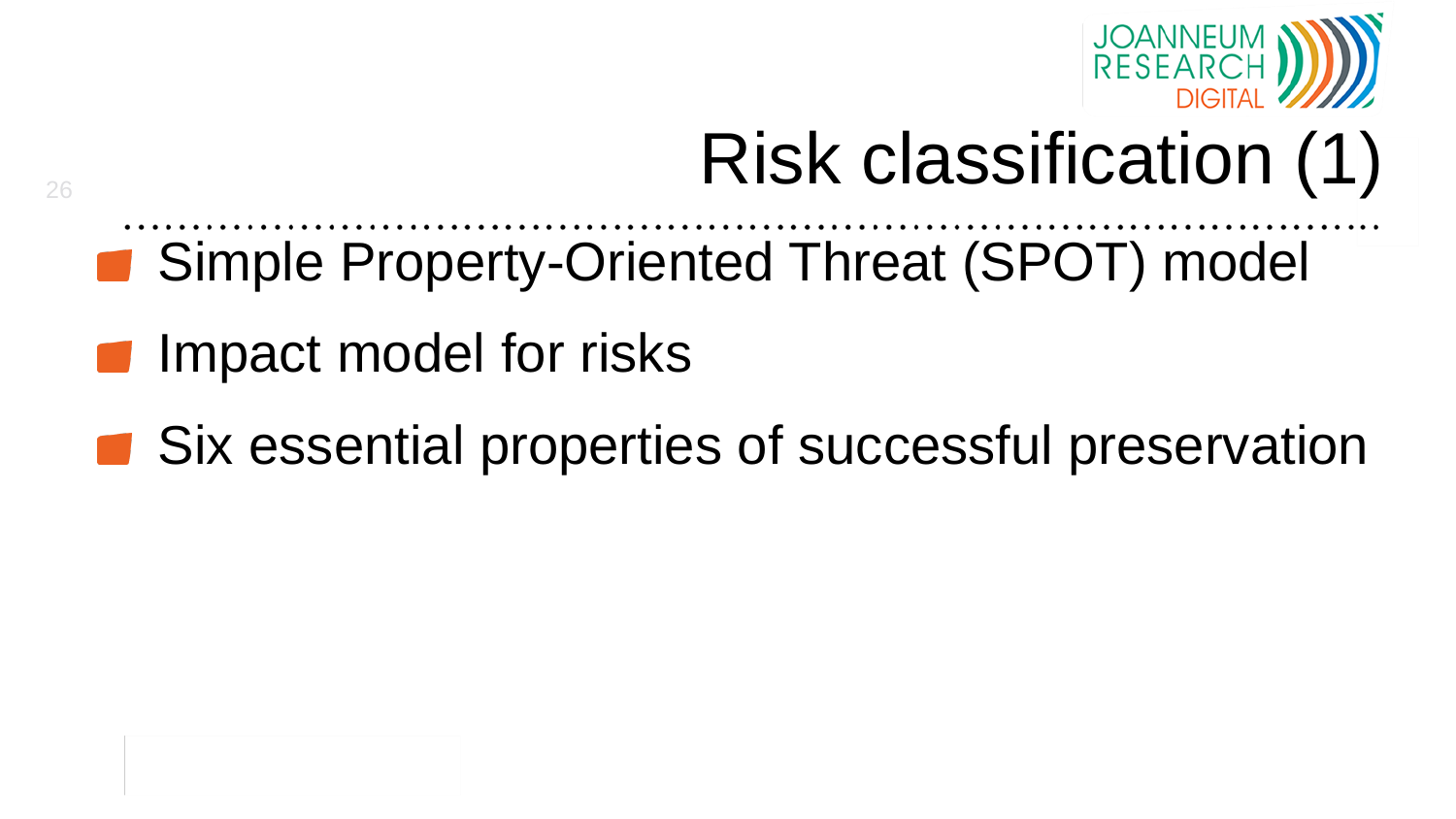

## Risk classification (2)

### **Availability**

digital object is available for long-term use

#### **Identity**

digital object is referencable (can be distinguished from other objects)

#### **Persistence**

the bit sequences continue to exist in usable/processable state and are retrievable/processable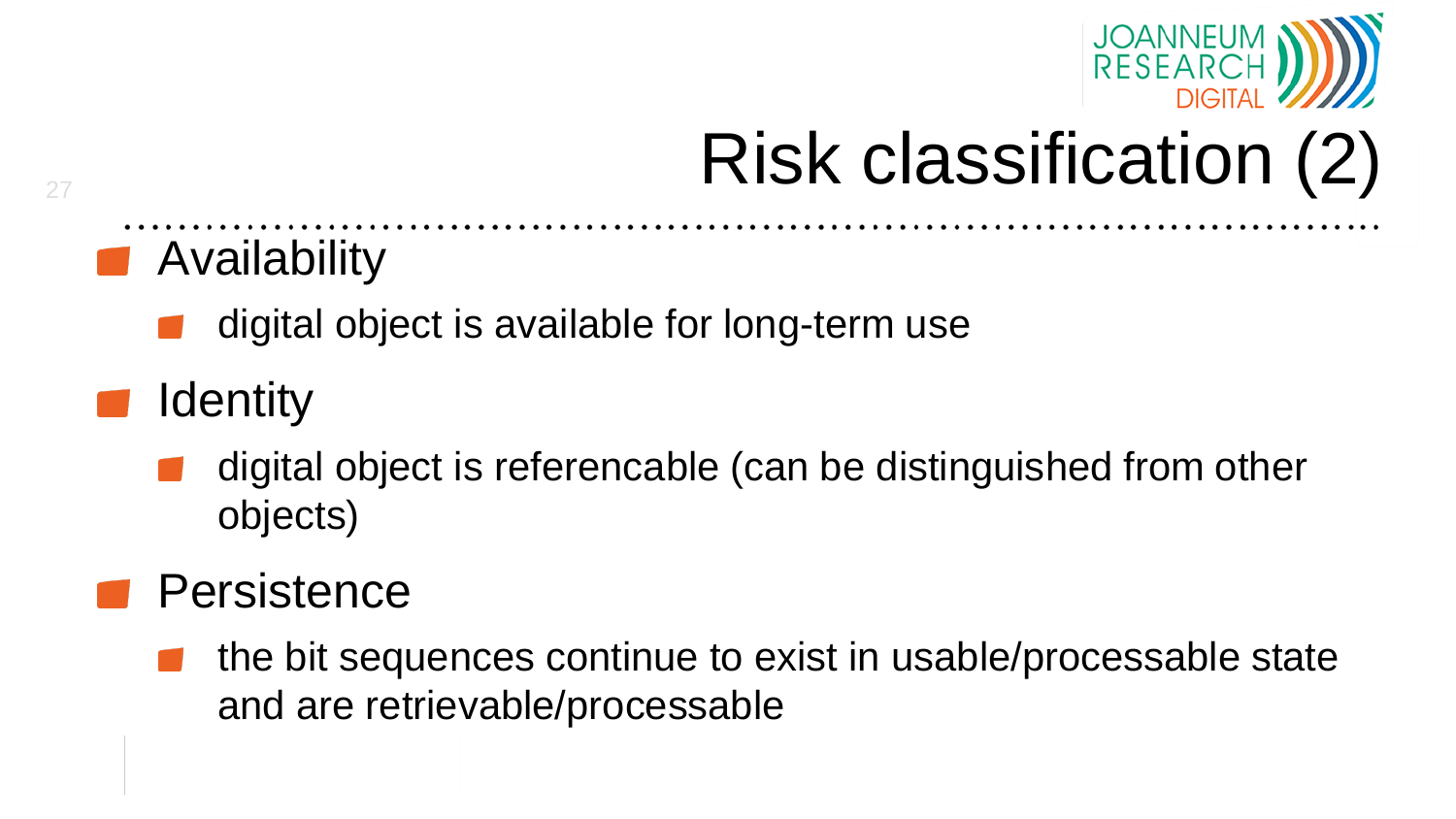

## Risk classification (3)

#### **Renderability**

digital object is able to be used in a way that retains the object's significant characteristics, content, context, appearance, and behaviour

#### **Understandability**

enough supplementary information such that the content can be appropriately interpreted and understood by its intended users

#### **Authenticity**

digital object is what it purports to be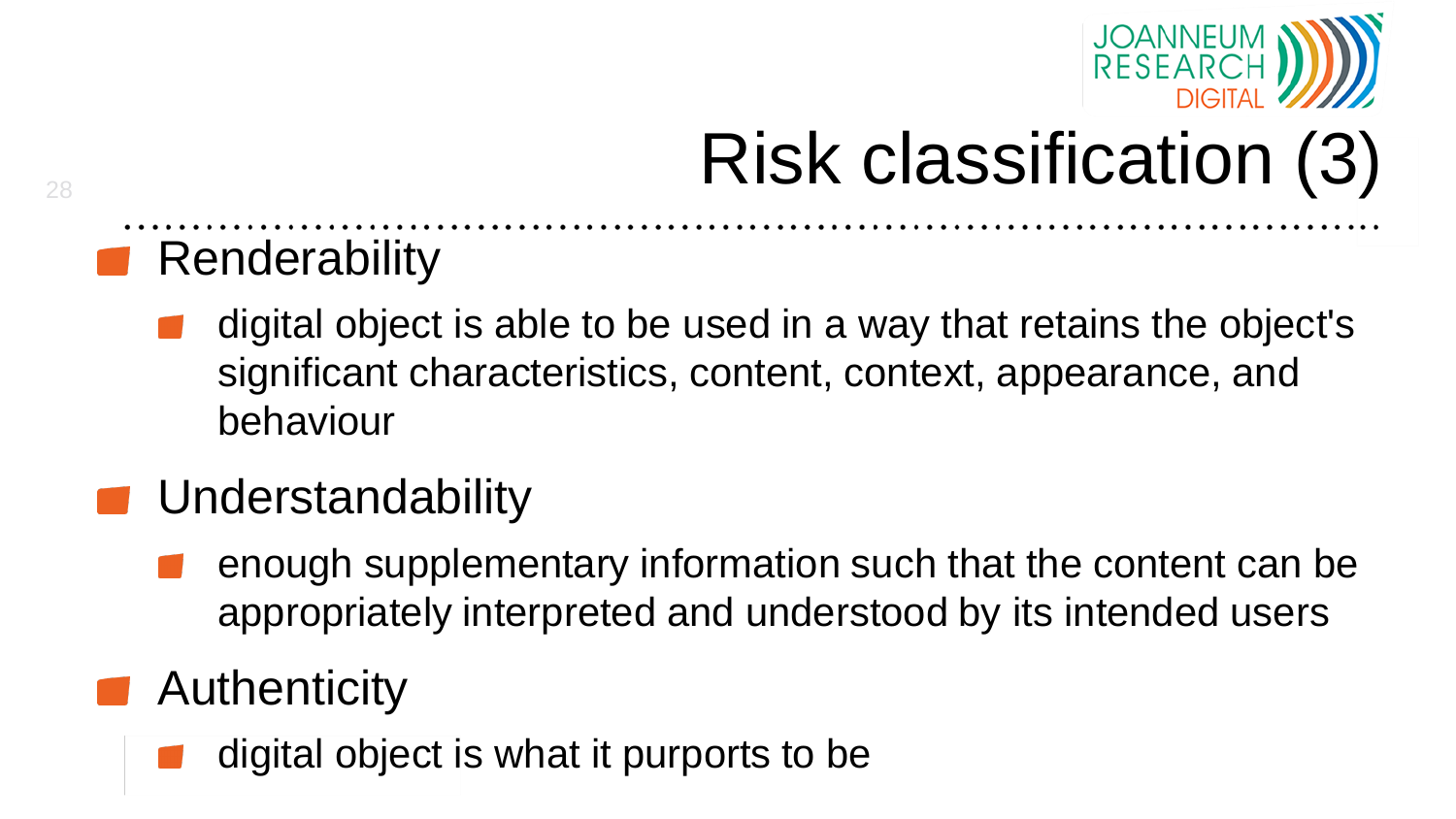

### Risk measures

Expected loss (E): average magnitude (mean) of negative consequences

- Value at Risk (VaR): minimum negative consequence incurred in *α*% of worst cases
- Conditional Value at Risk (CVaR): expected negative consequence incurred in *α*% of worst cases

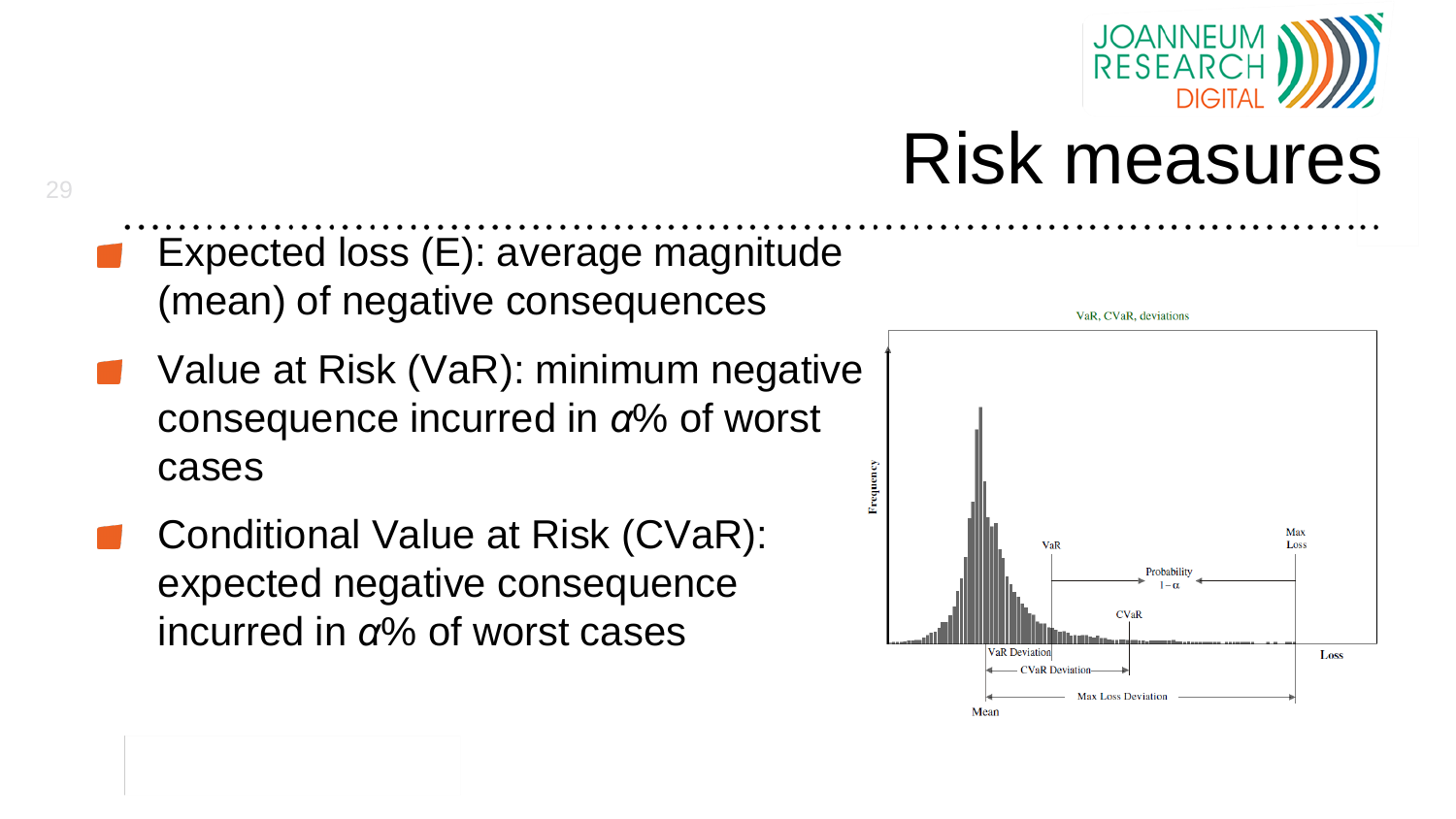

## Data gathering

- Use metadata model as interoperable representation of information from different tools
- Gather data from configuration, workflow engines and logs
- $\blacksquare$  Include data about
	- choices in workflow
	- exception handling
	- planned but not executed activities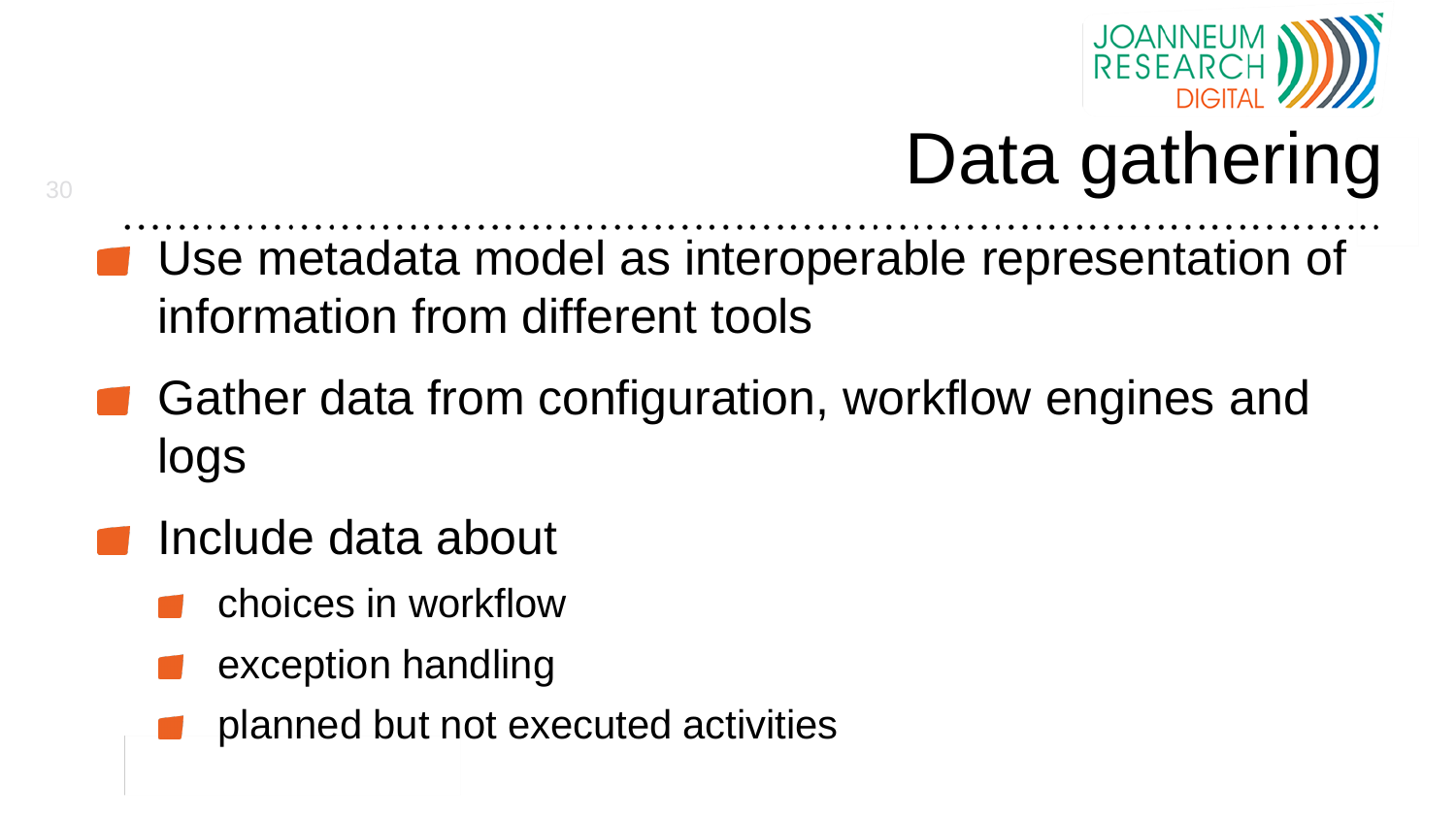

#### Tools

- Library to handle data model
- Gathering data from BPMN
- Connector/parser components to get execution data (logs)
- Access components
	- RESTful web service to provide data for risk assessment tools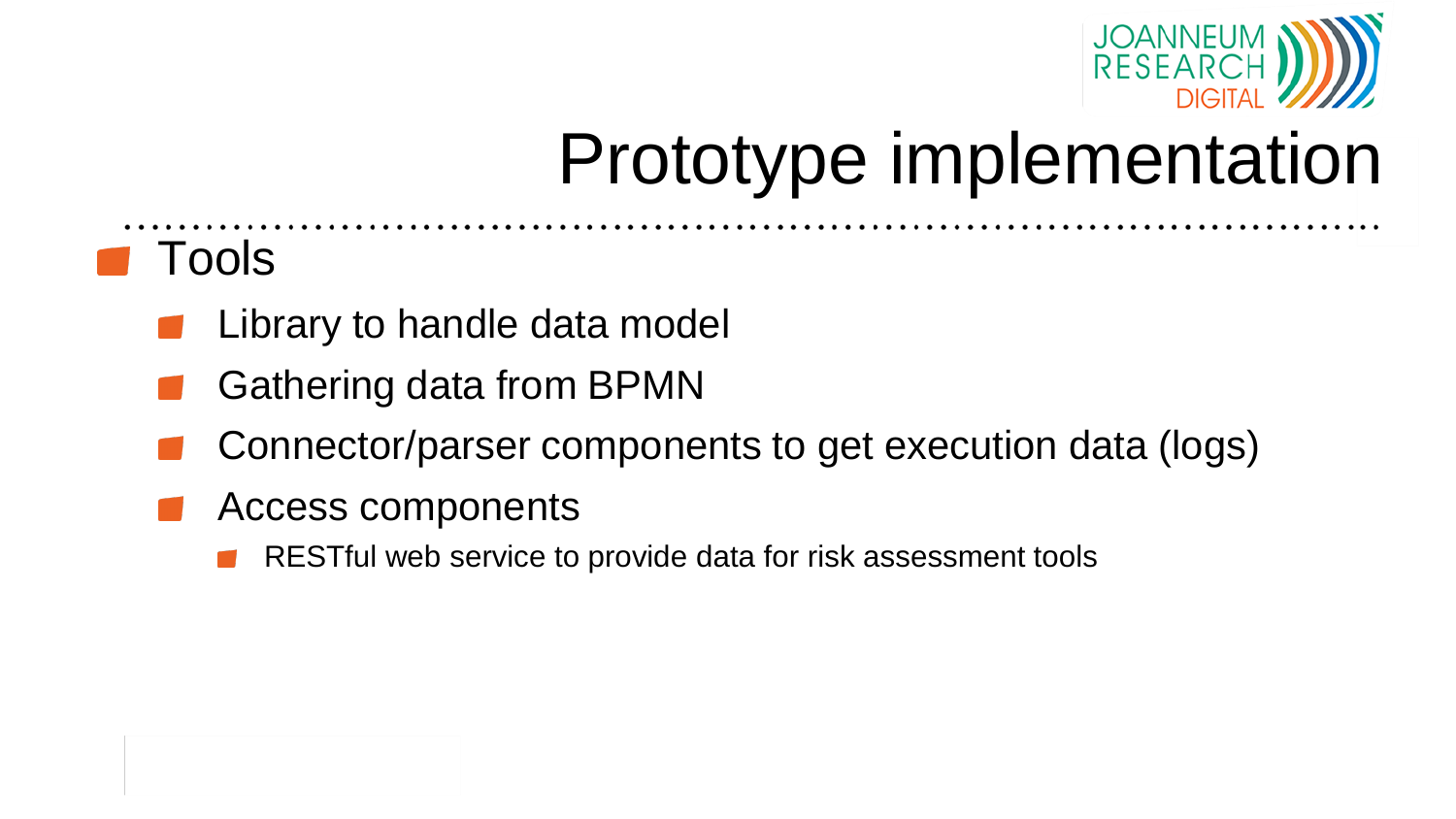

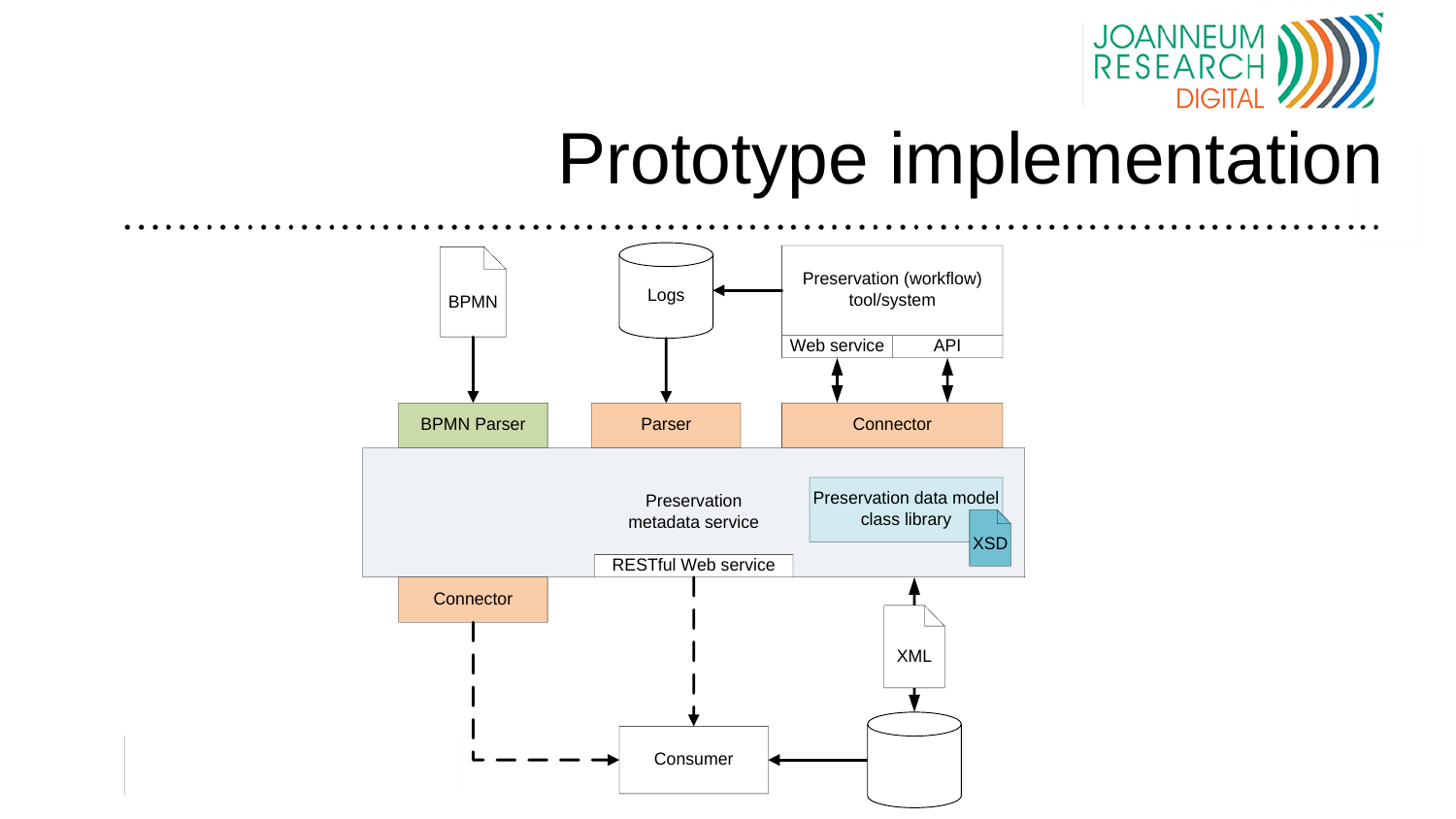

### **T** Transform BPMN to MP-AF (1)

#### **Execution flow**

- not directly modelled in MP-AF
- model via default flows
	- set executed attribute to false
	- change when actually invoked

#### Data flow

- include data objects in BPMN
- essence vs. non essence: added during transformation
	- not in BPMN specify metadata objects via parameters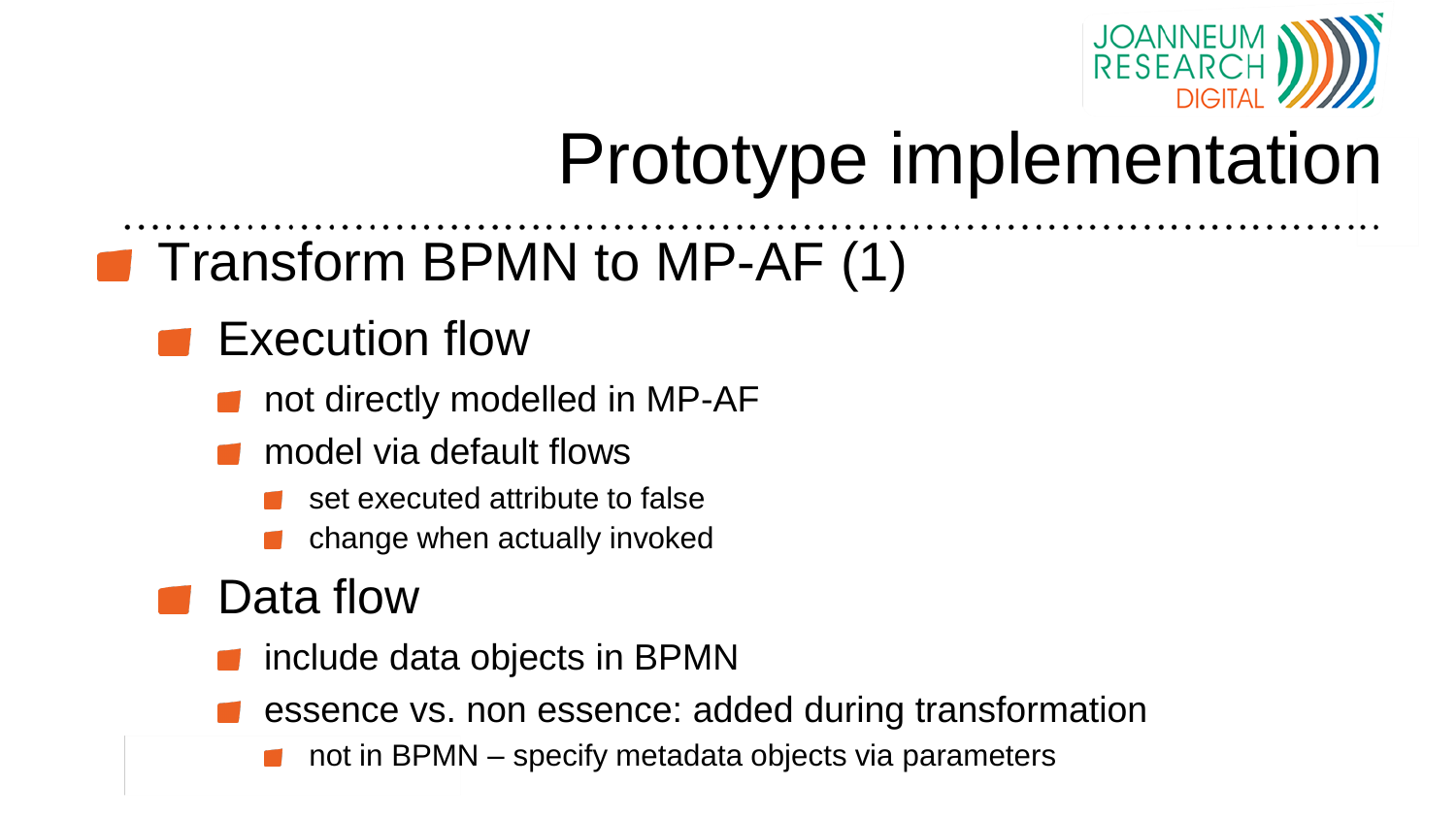

### **T** Transform BPMN to MP-AF (2)

- **Type classifications of activities** 
	- Activity type needs mapping to controlled vocabulary
- Operators: not defined in BPMN
- Implemented using XSLT
- Result
	- MP-AF stub with possible activities
	- dummy IDs to be replaced with actual content identifiers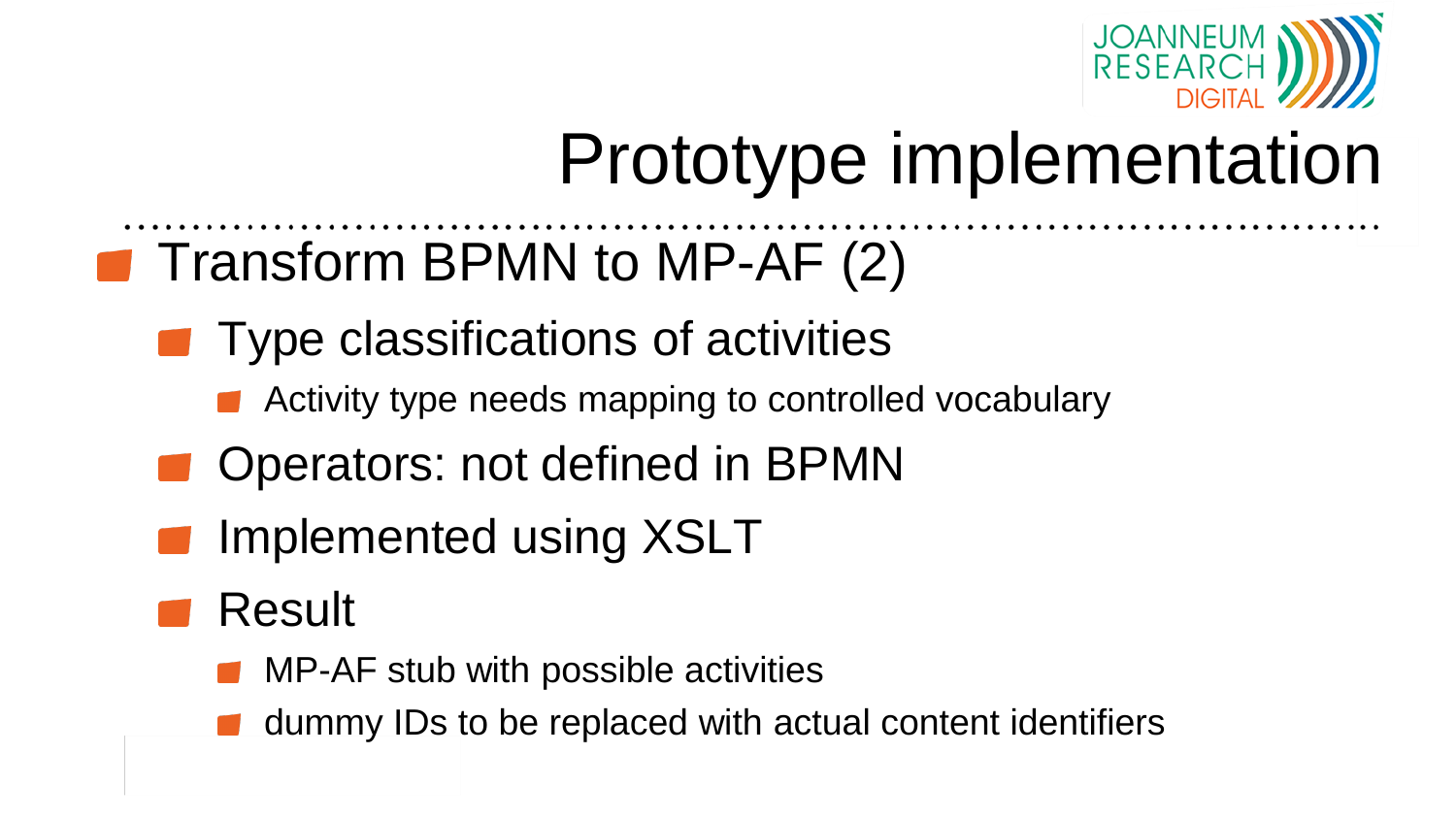

# **Example business process**

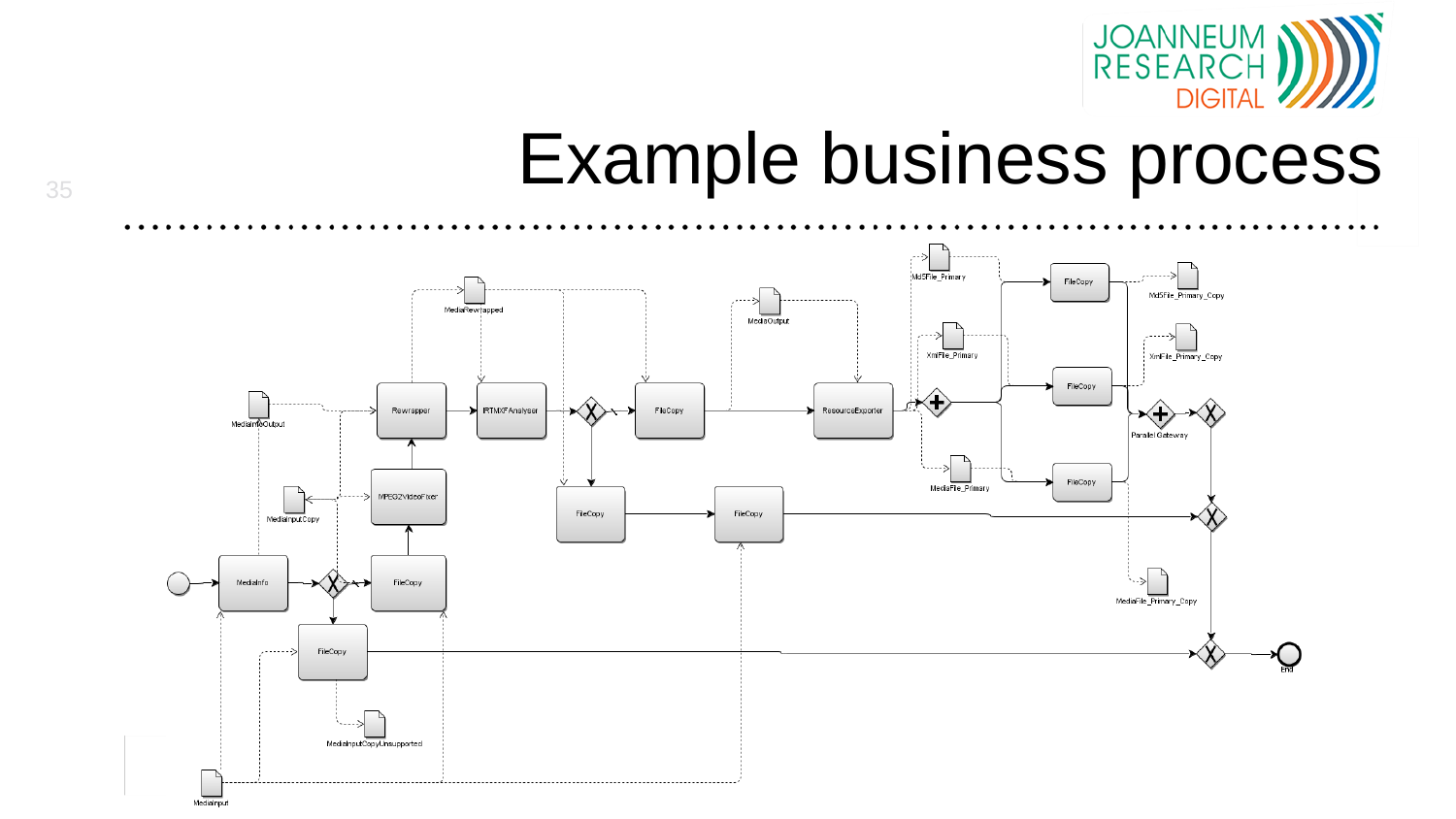

- **Handling metadata documents** 
	- $\blacksquare$  C++ class library
	- generated from XML schema
- Support for entire MPEG MP-AF standard
	- to be published under LGPL very soon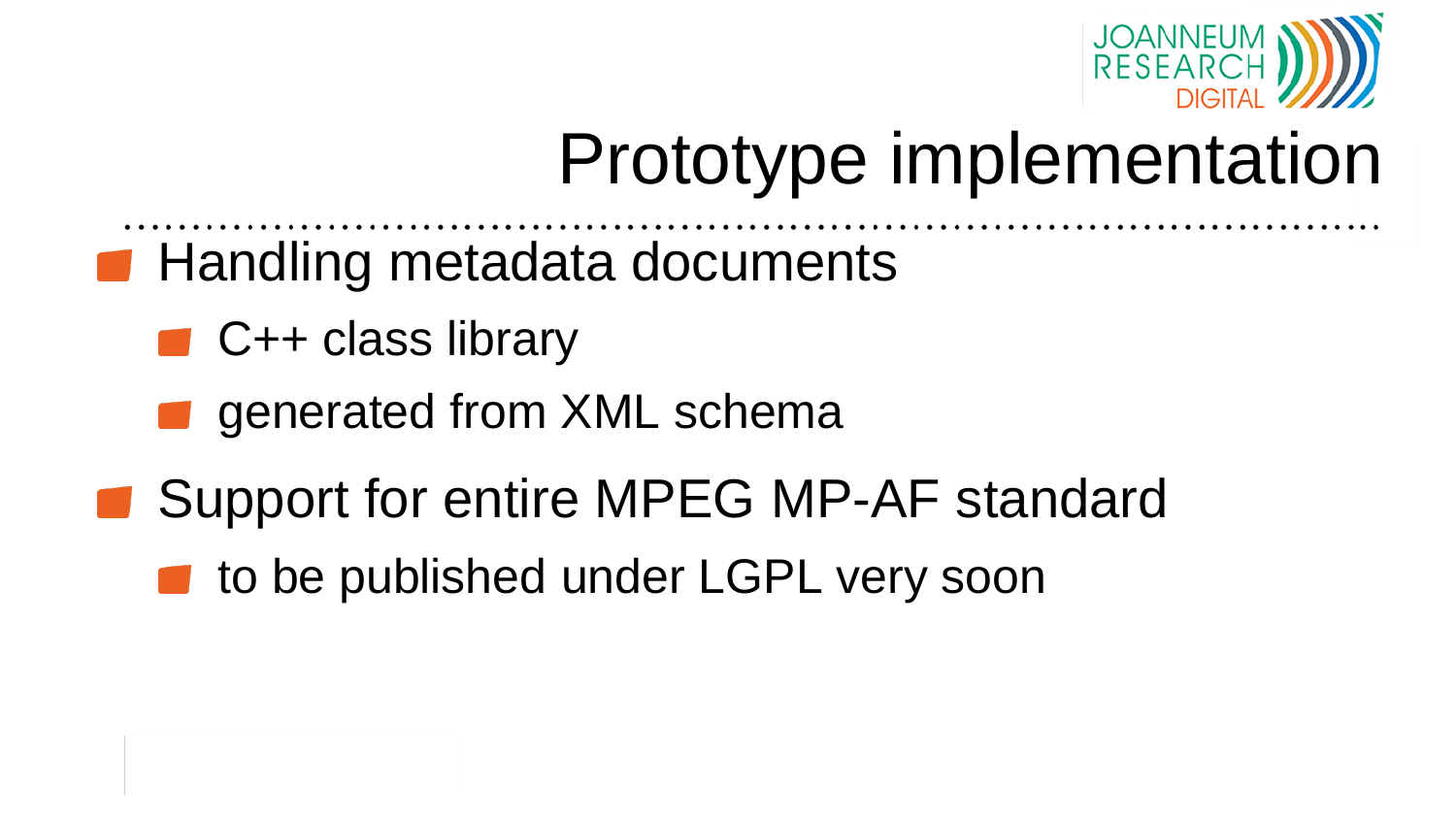

- **Implementing data gathering from log files** 
	- **n** in our example, CubeWorkflow, MediaInfo, MXF Analyser
- **T** Turn MP-AF stub into actual instance
	- content instances involved
	- tasks executed and their parameters
	- start/end times of tasks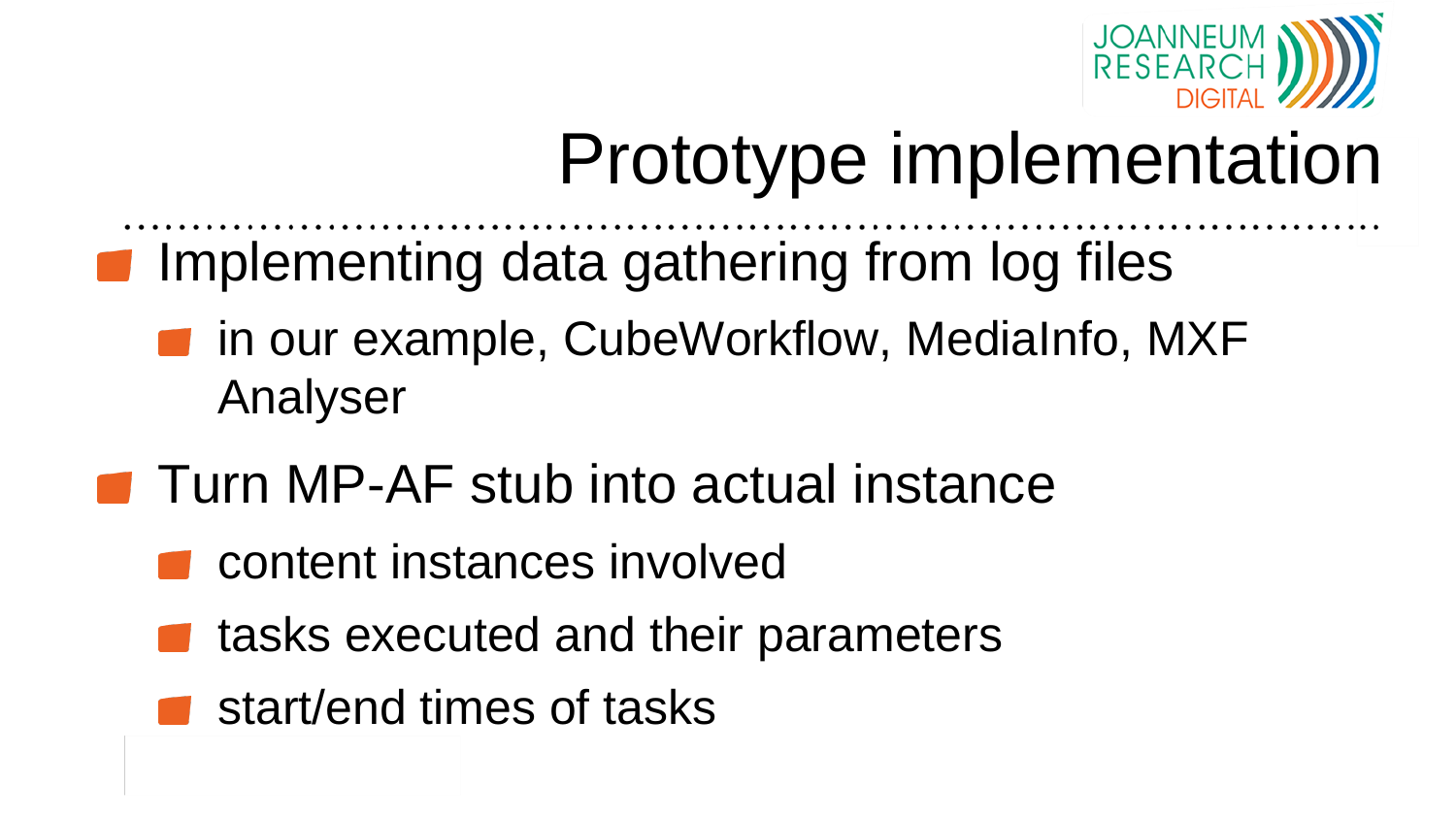

- Workflow instance
	- execution of a specific workflow for one media item
	- repeating the entire workflow for an item results in a new instance
	- we only consider completed instances
- Preservation metadata document
	- contains metadata about one workflow instance or a group of workflow instances
	- describes the preservation actions applied to a media item as well as their parameters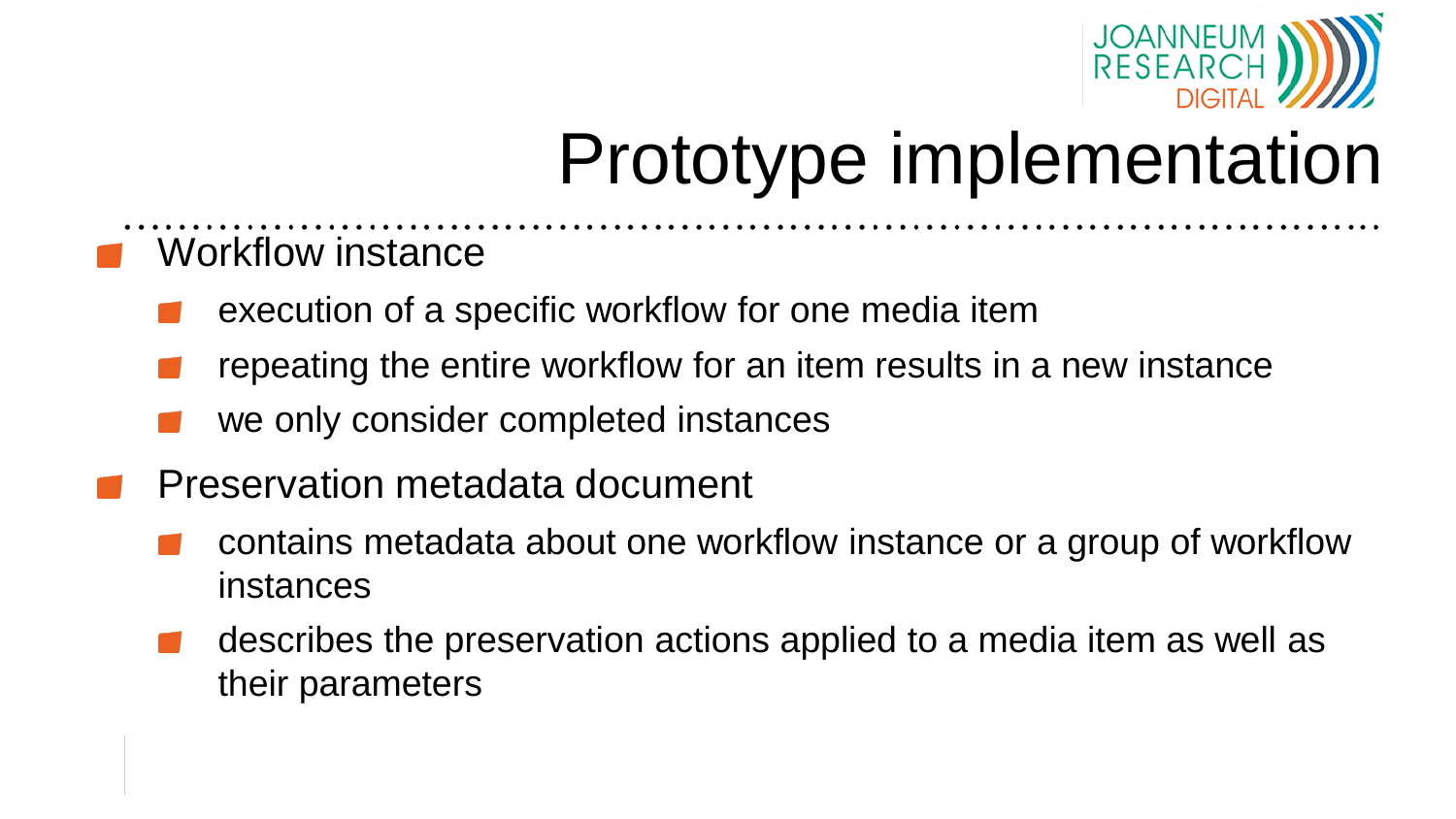

- Service for preservation metadata provision
	- get metadata documents
	- different filter criteria (time, workflow)
	- get list of executed workflow types
- Results are provided as MPEG MP-AF compliant XML documents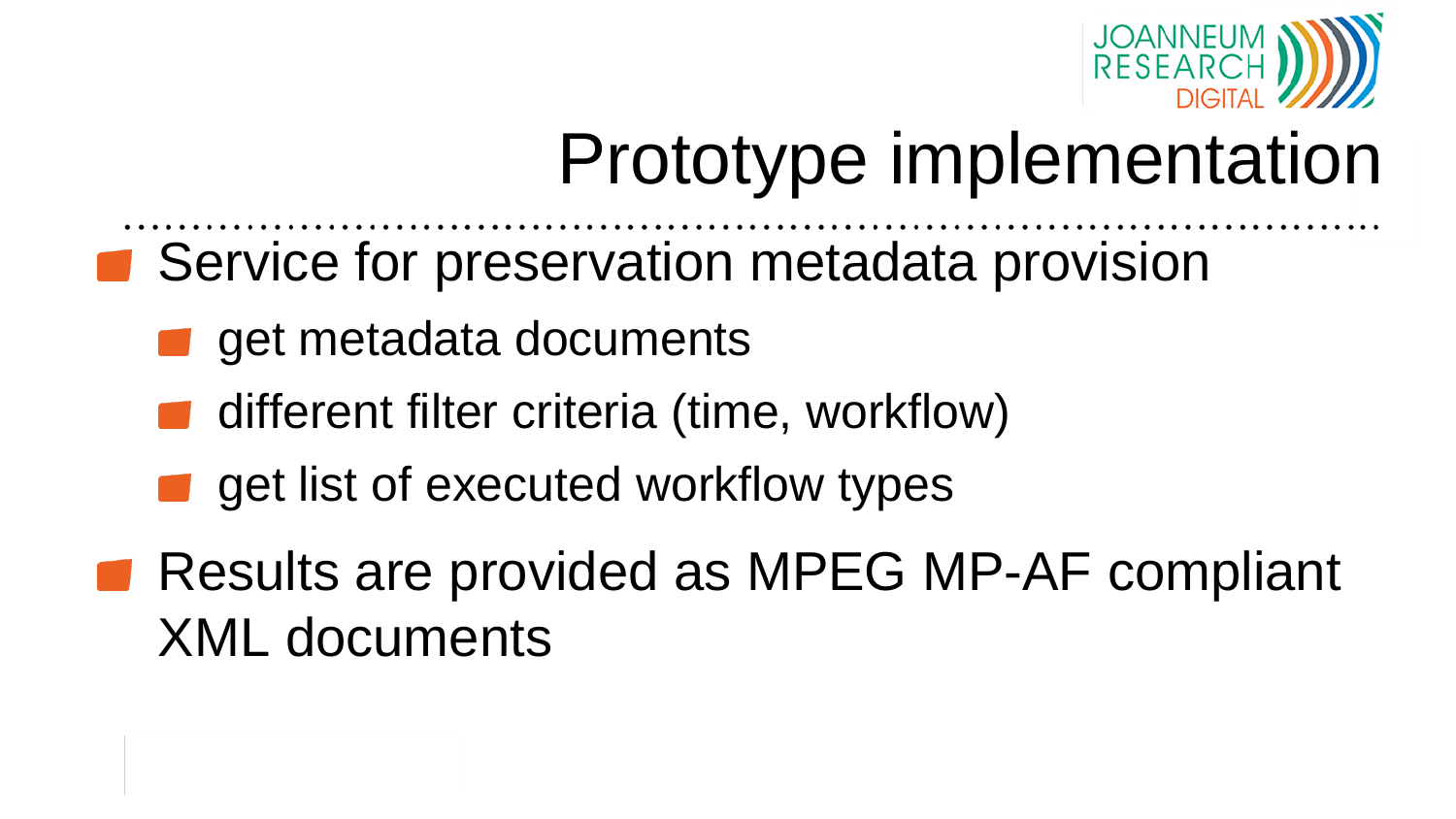



- 1,135 items processed in workflow
	- regular workflow contains 10 activities
- 92 items did not go pass through the entire workflow
	- 37 activities failed, affecting 17 items
	- 3 items went through error handling path defined in workflow
- for 24 items one or more activities were executed more than once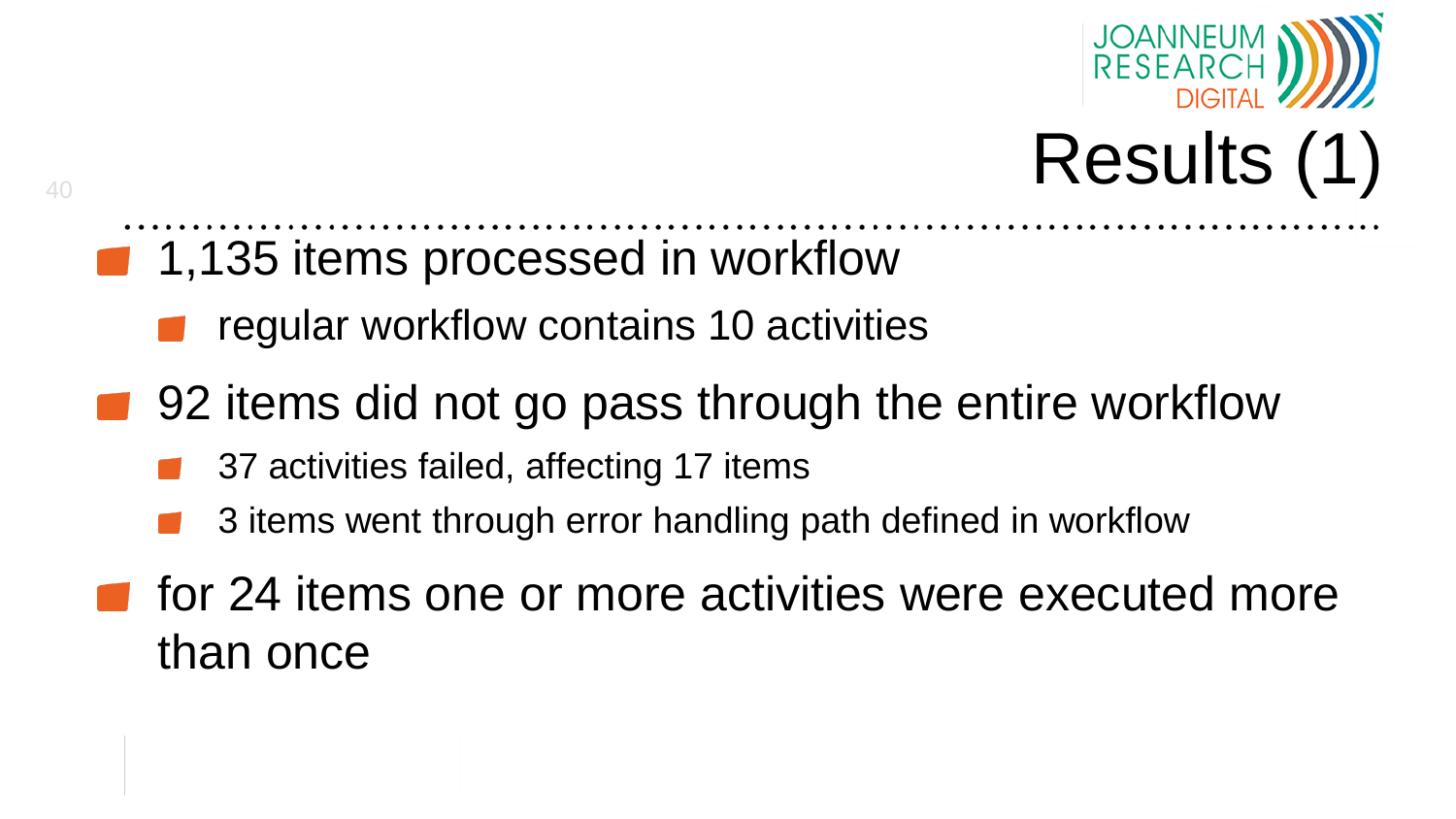



- Activities failing most frequently
	- MediaInfo (7 items)

- $\blacksquare$  first activity in the process
- **Rewrapping (6 items)** 
	- appear for subsequent items
- Different file copy steps (4 items)
	- seem to appear randomly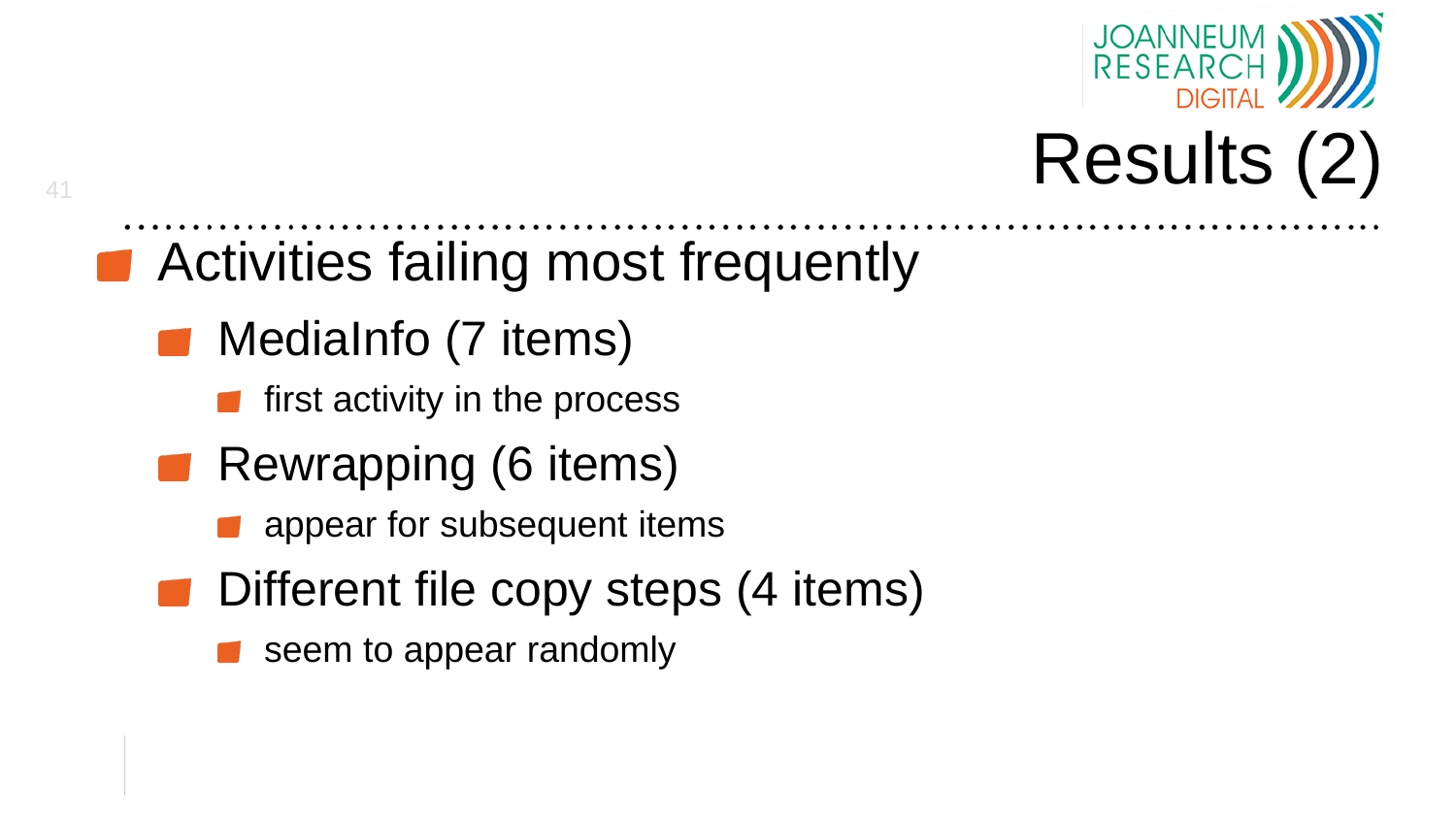

# Results (3)

- **EXTERGERITE LESSONS learned for the process design** 
	- several failure cases not handled by exception paths in the workflow
	- $\blacksquare$  often multiple activities fail in a sequence
		- could be avoided by exception path instead of executing dependent activities
		- some failed activities are rerun and produce results
			- not explicitly documented in the results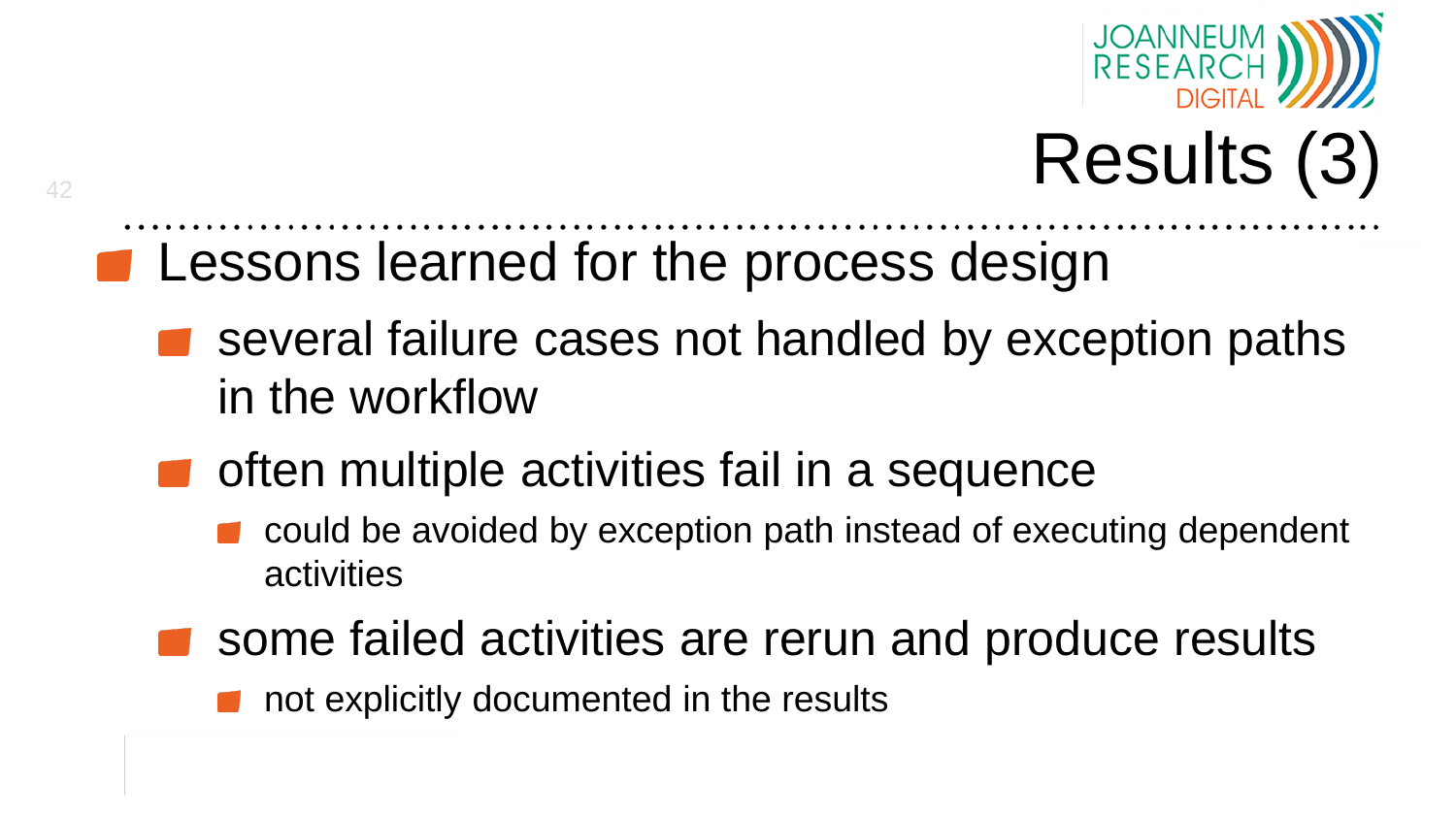

## Conclusion

- **Interoperable metadata format to gather heterogenous** metadata from tools/services in preservation workflows
- Input for applications such as risk assessment
- Prototype implementation for a real-world migration workflow